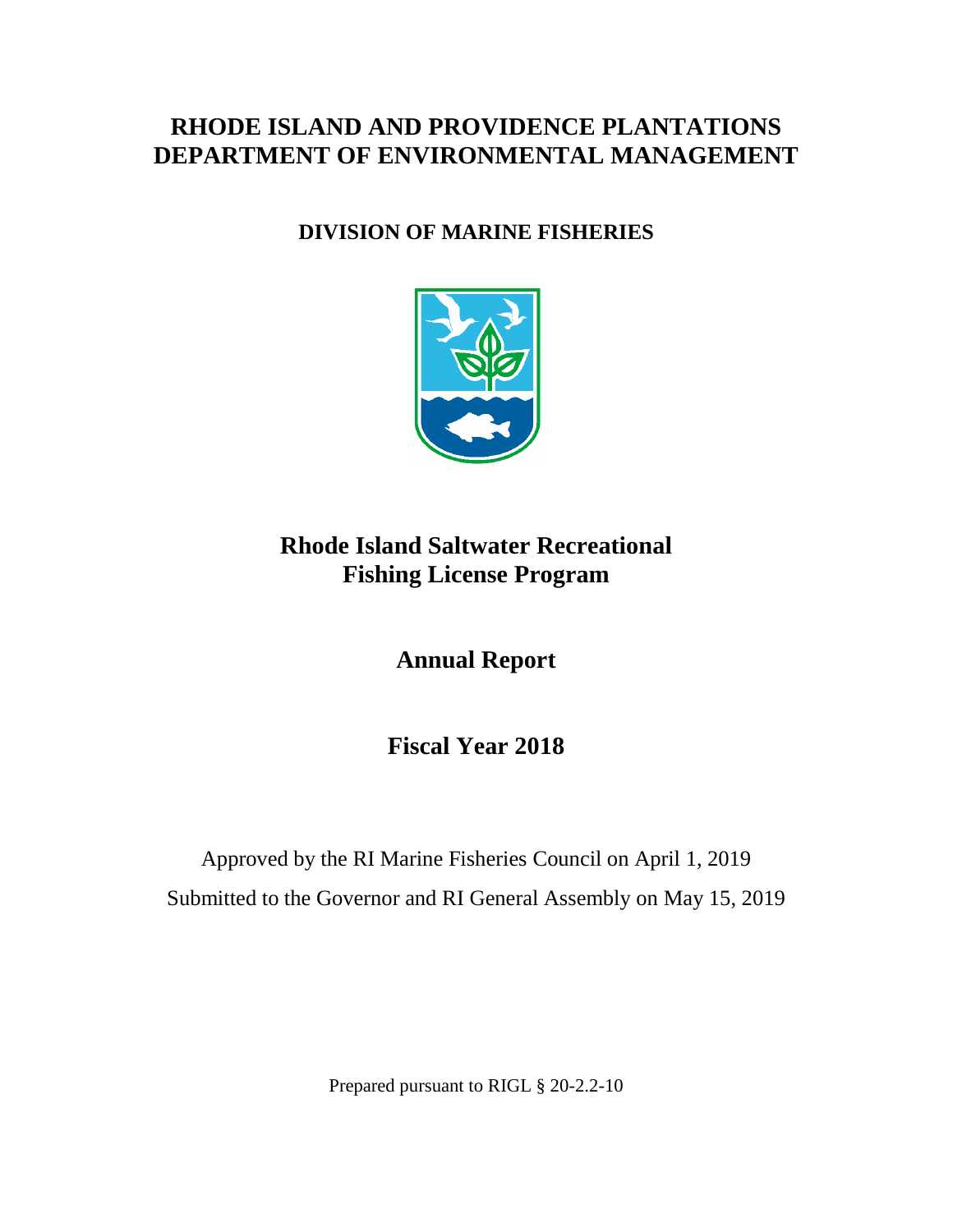| Purpose of Report<br>Ι.                        |                                                                                                                                                                                                                                                                                                                                    |                                                          |  |  |  |  |  |
|------------------------------------------------|------------------------------------------------------------------------------------------------------------------------------------------------------------------------------------------------------------------------------------------------------------------------------------------------------------------------------------|----------------------------------------------------------|--|--|--|--|--|
|                                                | II. RI Saltwater Recreational Fishing License Program                                                                                                                                                                                                                                                                              | 3                                                        |  |  |  |  |  |
|                                                | Background<br><b>Status</b><br><b>Benefits</b><br>Implementation<br>Licenses Issued, Revenues Received: Fiscal Year 2011-2018                                                                                                                                                                                                      | $\mathfrak{Z}$<br>$\overline{4}$<br>5<br>6<br>8          |  |  |  |  |  |
| III. Status of State-Based Fishing Assessments |                                                                                                                                                                                                                                                                                                                                    |                                                          |  |  |  |  |  |
| IV. Issues & Initiatives                       |                                                                                                                                                                                                                                                                                                                                    |                                                          |  |  |  |  |  |
|                                                | Increasing the Number of Local Vendors<br>Developing Regulations for the License Program<br>Meeting with the Recreational Marine License Study Group<br>Allowing Volunteer Contributions to the Restricted Receipt Account<br>Streamlining the Online License Renewal Process<br>Compliance                                        | 16<br>17<br>17<br>17<br>17<br>18                         |  |  |  |  |  |
|                                                | V. Fiscal Year 2019 Programmatic Budget                                                                                                                                                                                                                                                                                            | 19                                                       |  |  |  |  |  |
|                                                | Preface<br>FY18 Expenditures<br>FY19 Budget<br><b>Enhanced MRIP Data Collection</b><br><b>Boating/Fishing Access I</b><br><b>Boating/Fishing Access II</b><br><b>Recreational Fisheries Management Support</b><br><b>Stock Assessment Support</b><br><b>Artificial Reef Support</b><br>Public Education, Information, and Outreach | 19<br>20<br>22<br>22<br>23<br>23<br>24<br>25<br>25<br>26 |  |  |  |  |  |
|                                                | VI. Looking Ahead to Fiscal Year 2020                                                                                                                                                                                                                                                                                              | 27                                                       |  |  |  |  |  |
|                                                | Addendum – RI Marine Fisheries Council Review & Finding                                                                                                                                                                                                                                                                            | 29                                                       |  |  |  |  |  |

### TABLE OF CONTENTS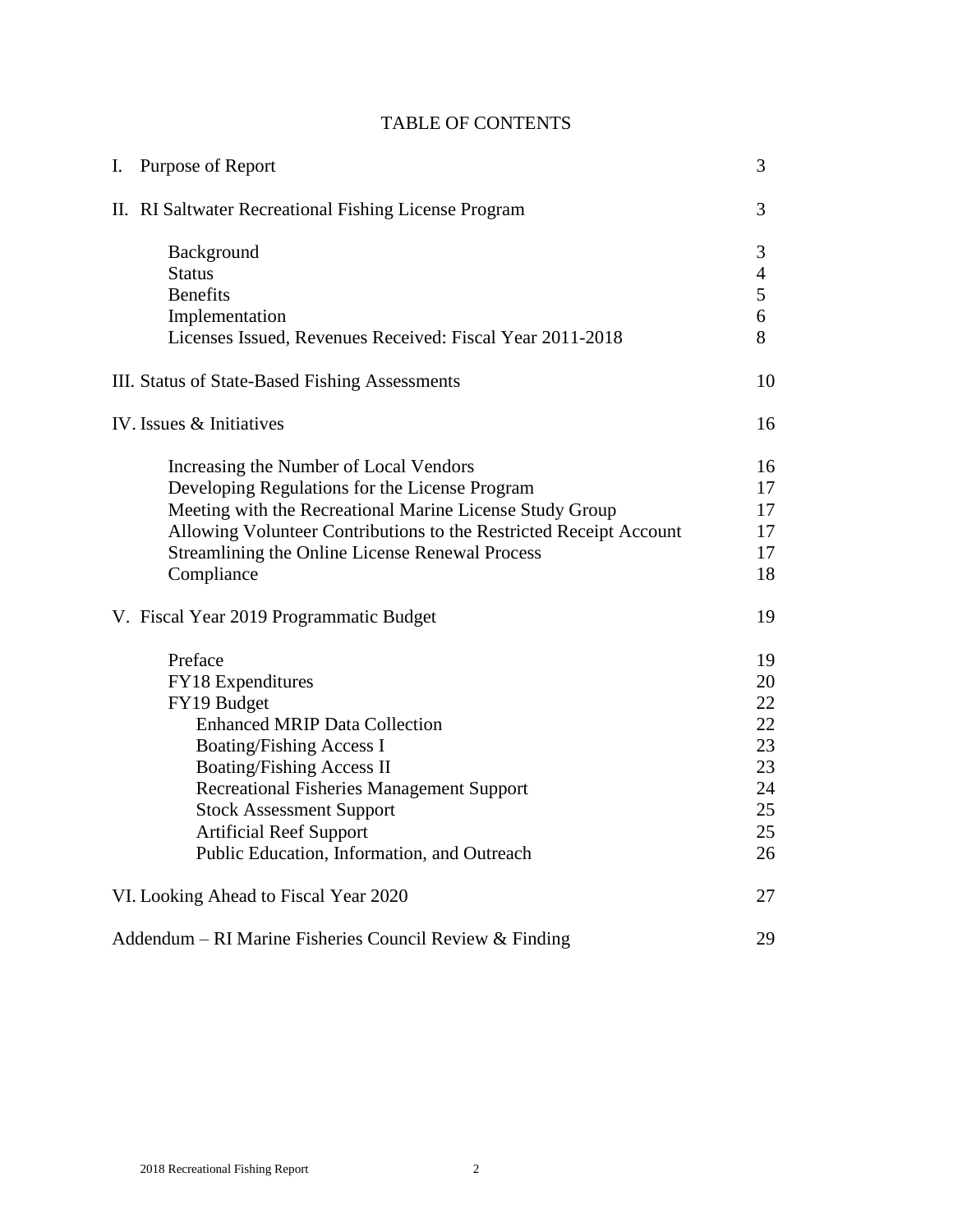#### **I. Purpose of Report**

The purpose of this report is to meet the requirements of RIGL § 20-2.2-10 by providing an annual overview of the Rhode Island Recreational Saltwater License Program (program), including the total amount of licenses issued and fee revenue received, expenditures made during the prior year from the license fee account, and a programmatic budget for the following fiscal year. Also included is information relating to the administration and enforcement of the program, and the status of state-based recreational fishing assessments. In accordance with the provisions of the statute, the Department of Environmental Management (DEM) submits the report to the Rhode Island Marine Fisheries Council (Council) and conducts a public meeting to solicit input from recreational fishermen and the general public. The Council is then tasked with providing its opinion as to whether the program is meeting its intended purpose, and to offer any recommendations for modifying the program. The report and addendum are then submitted to the Rhode Island General Assembly.

#### **II. RI Saltwater Recreational Fishing License Program**

#### **Background**

The State of Rhode Island enacted legislation in January 2010 establishing the Recreational Saltwater License Program for Rhode Island. This legislation was shaped and supported by a Recreational Marine License Study Group, which was co-chaired by DEM and the R.I. Saltwater Anglers' Association (RISAA) and included representatives from a variety of recreational fishing groups and interests from Rhode Island. The Department's Division of Marine Fisheries (Division) then developed regulations, which were adopted in April 2010. The program has two primary purposes:

- Provide a state-based alternative to federal saltwater angler registry requirements, which are administered by the National Marine Fisheries Service (NMFS) pursuant to the 2006 Amendments to the federal Magnuson-Stevens Fishery Conservation Act (section  $401(g)$ ) (hereinafter referred to as the "Magnuson Act Amendments").
- Provide a source of state funding for programs and activities that benefit marine recreational fishing interests in Rhode Island.

The Magnuson Act Amendments mandate the establishment of a national registry program for all saltwater anglers for use in conducting more accurate marine recreational fisheries statistical surveys. These surveys serve as the backbone of marine fisheries management programs for the recreational fishing sector. In December 2008, NMFS promulgated the final rule creating the registry, and also established an option for states to develop their own state-based licensing programs as an alternative, provided that the state programs meet federal criteria. The new federal registry requirements also pertain to for-hire vessels, requiring that they either register federally or be subject to state-based licensing. Pursuant to a R.I. Gen. Laws § 20-2-27.1, RI requires for-hire vessels (charter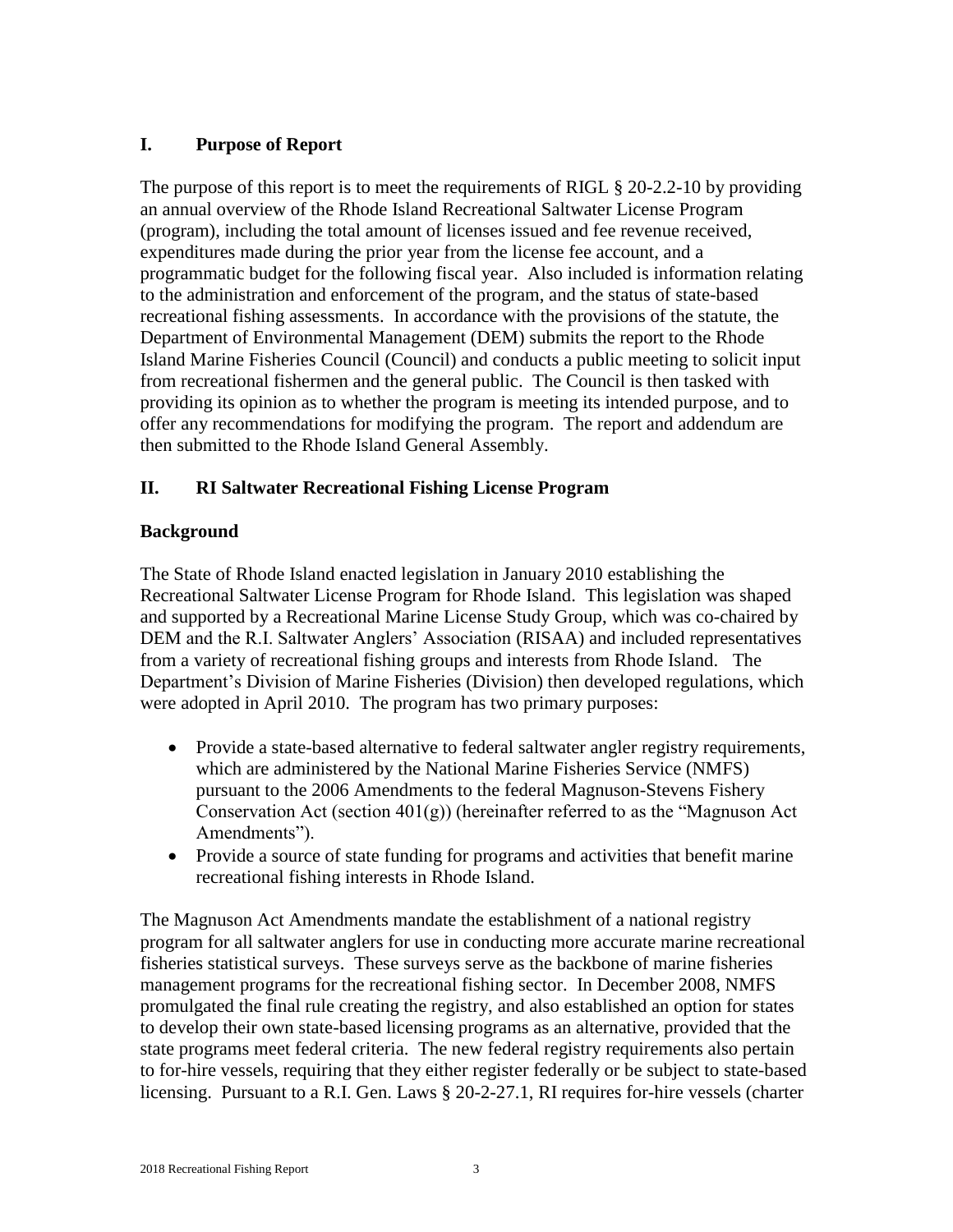and party boats carrying recreational fishermen) to obtain a RI party and charter boat license.

In the summer of 2010, the Division submitted the new RI recreational saltwater fishing license program, and the existing RI party and charter boat license program, to NMFS for review. On October 25, 2010, NMFS and the Division entered into a Memorandum of Understanding (MOU), pursuant to which the Division agreed to regularly collect and transmit to NMFS the contact information generated by the two programs.

In 2010, a federal registration was available at no cost. Beginning in 2011 however, NMFS enacted a \$15 annual fee for the federal registration. The annual cost has since increased to \$29.

On the basis of the NMFS review and approval of the RI license programs, and the commitments set forth in the MOU, the State of Rhode Island was officially designated as an exempted state for all anglers, spear fishers, and for-hire fishing vessels on November 8, 2010, enabling the RI recreational saltwater fishing license program and the RI party and charter boat license program to serve as a valid, legal substitutes for the federal registry.

As established by the statute, anyone wishing to recreationally fish or spearfish in the marine waters of RI must possess either a RI state fishing license, a state fishing license from a reciprocal state, or a federal registration. The requirement solely pertains to those harvesting, or attempting to harvest, finfish for non-commercial purposes. In 2012, the RI regulations were amended to include squid as well. Exemptions are provided for the following categories:

- Children under 16,
- Anglers fishing on licensed party or charter boats,
- RI residents who are blind or permanently disabled, and
- RI residents who are on leave from active military duty.
- RI residents over the age of 65, and active military personnel stationed in RI, are eligible to obtain RI state licenses at no cost.

The RI license fees -- \$7/year for residents (under age 65), \$10/year for non-residents, and \$5 for a 7-day license – are designed to both cover the administrative costs of the license program and provide additional support to programs and activities that serve the needs and interests of saltwater recreational fishermen in Rhode Island.

#### **Status**

Because the federal registration did not have a fee during 2010, it was difficult to assess the metrics of the RI program during its inaugural year. Since 2011, the program has equilibrated, providing more predictable participation and revenue rates. The average number of licenses issued between 2011 - 2015 was approximately 42,000 per year, generating average revenues of about \$270,000 gross and \$180,000 net. For the last two years (2016 and 2017) this figure has risen to approximately 47,000 licenses issued per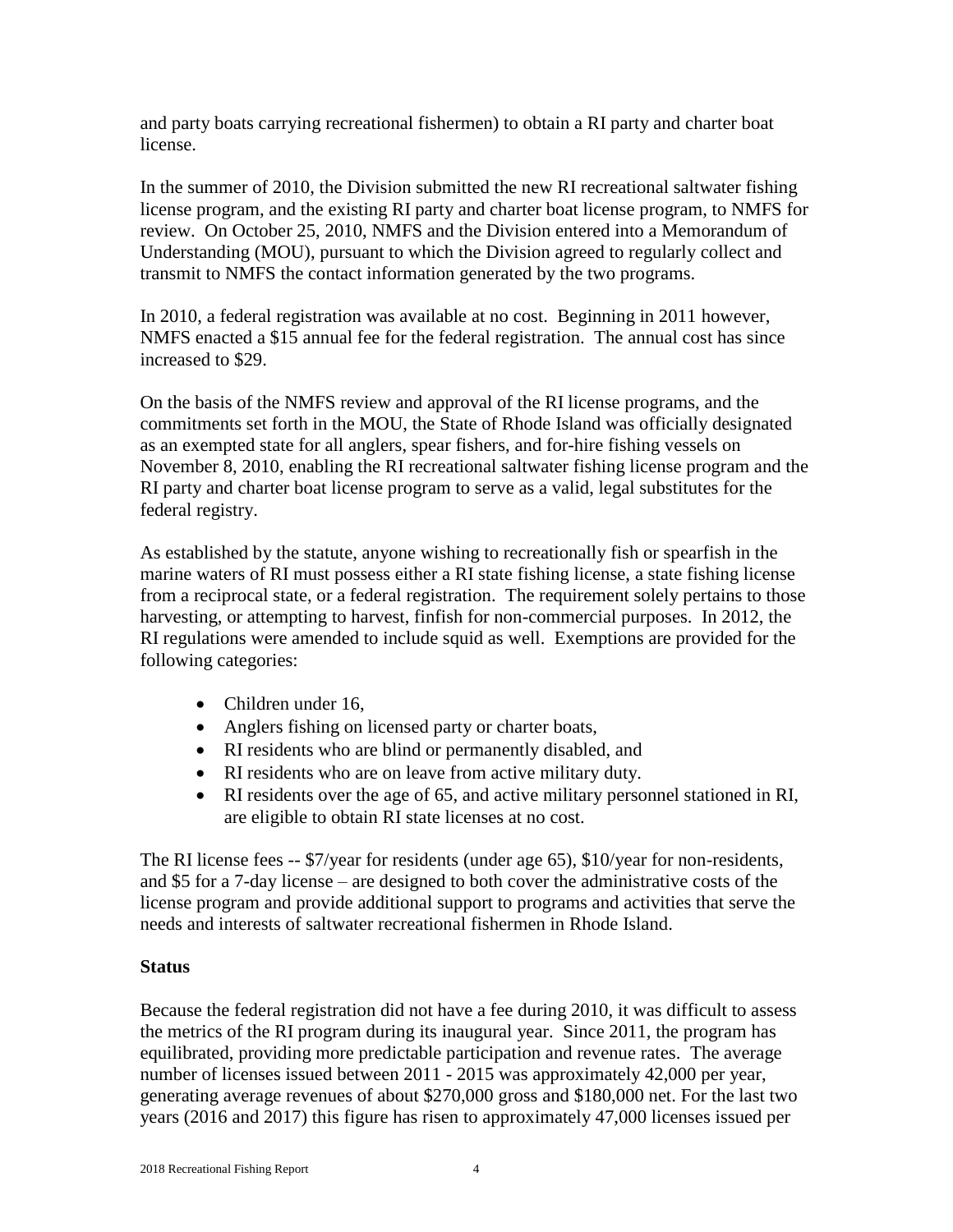year generating average revenues of about \$300,000 gross and \$200,000 net. All net license fee revenues, those not retained by the program vendor, are deposited into a restricted receipt account.

#### **Benefits**

The overarching benefits of recreational license programs are their potential for improving recreational fishing management by:

- Allowing flexibility in the administration of the recreational license program to suit the needs of Rhode Island**.**
- Improving the quality and accuracy of marine recreational fishing data; and
- Providing an improved means for quantifying the scope of recreational saltwater fishing and spearfishing in Rhode Island, and throughout the U.S.

A key benefit of having the State of Rhode Island administer its own license program is the opportunity to make the license available at a lower cost than a federal registration. The \$7 (resident) and \$10 (non-resident) fees for the RI license compare favorably to the \$29 fee for the federal registration. Moreover, RI does not require state residents over the age of 65, or any active military personnel stationed in RI, to pay a fee for a license. RI offers a 7-day license at a reduced rate of \$5, available to both residents and nonresidents.

An additional benefit of having RI administer its own program is that the State program offers certain exemptions that are not available under the federal program – namely, exemptions for RI residents who are blind or permanently disabled, and RI residents who are on leave from active military duty.

Another benefit of having a RI state program is reciprocity with neighboring states and federal waters. Pursuant to Rhode Island's licensing statute, Rhode Island will extend reciprocity to any other state that offers reciprocity to Rhode Island. Any resident from a reciprocal state who is licensed by that state can fish in RI waters without having to obtain a RI license, provided that a RI resident with a RI license can fish in the waters of the reciprocal state without having to obtain a license from that state. The states currently covered by a reciprocity agreement with Rhode Island are: New York, Connecticut, Massachusetts, and Maine.

A portion of each Rhode Island license sold, \$2 for every license sold online, and \$3 for every license sold via a vendor, is used to cover the costs of administering the licensing program. An additional charge of \$2 per license is assessed if a non-resident buys a license at a brick and mortar vendor. This money goes directly to the vendors who administer the program and are not revenues received by the state. In this way, the program covers its own costs and is self-sustaining.

The balance of the revenues derived from license sales are deposited into a restricted receipt account, which is managed by the Department and subject to the exclusive-use restrictions set forth by statute. Monies from the account may only be used for: managing Rhode Island's marine recreational fisheries, with particular reference to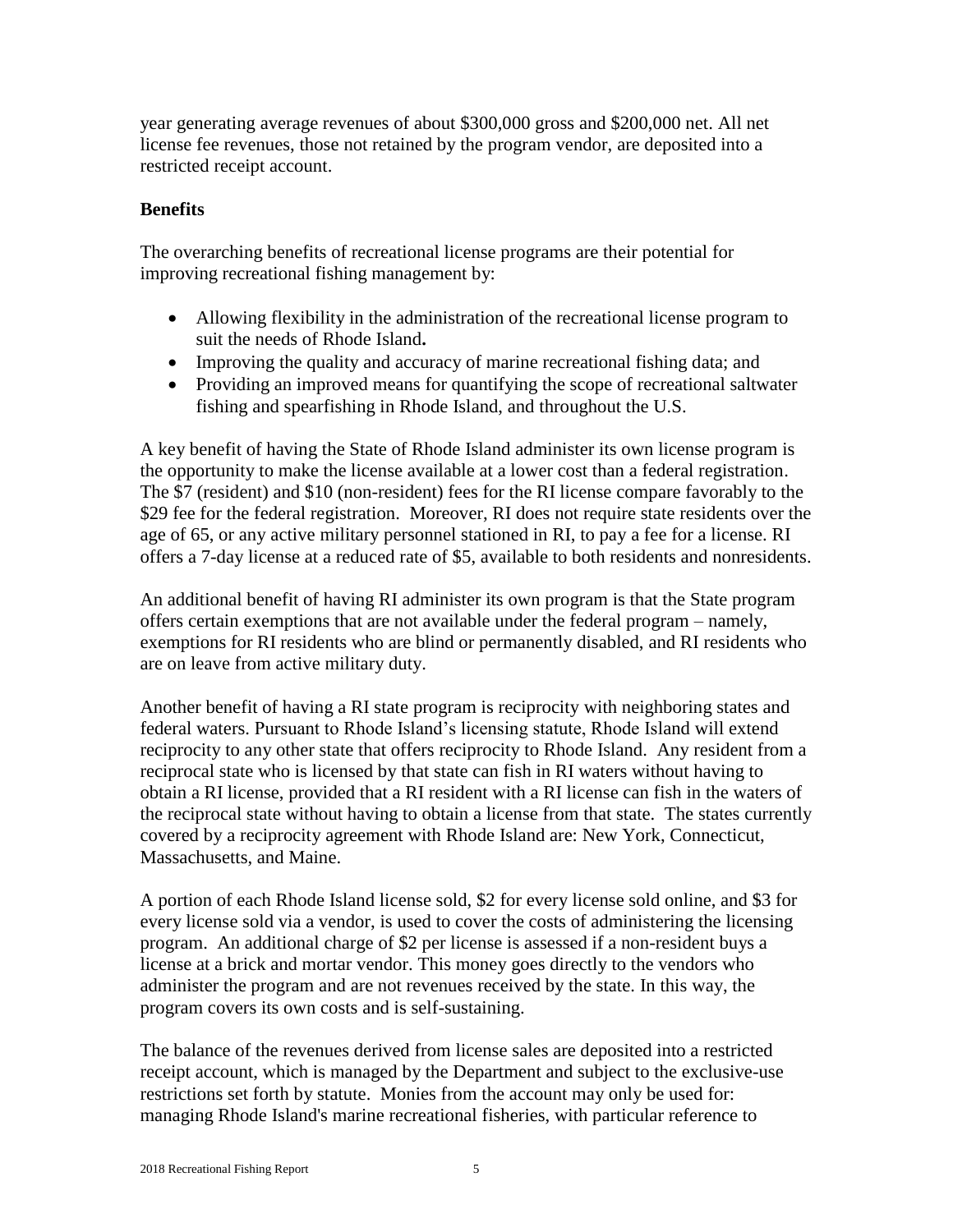improving State-based recreational fishery catch and effort statistics and stock assessments; and enhancing recreational fishing opportunities in the State. The availability of this dedicated revenue source for use in supporting programs and activities that address the priority interests of RI's recreational fishing community is a major benefit associated with the RI license program. Of particular value is the opportunity to use the state funds to leverage federal funds.

The US Fish and Wildlife Service's (USFWS) Sport Fish Restoration Program provides federal funding for saltwater recreational fishing programs. The funding is administered via grants to the State; projects written into these grants require a 25% state match. The fees generated by the RI saltwater license program are used to leverage an additional \$3 for every \$1 dedicated to projects and activities that enhance recreational saltwater fishing access, as well as science and management programs that relate directly to recreational fish stocks. It is the policy of the Division to only fund Saltwater Fishing License Fee projects which have been matched with USFWS grants unless absolutely necessary.

#### **Implementation**

Internet Based System & Local Vendors: RIGL § 20-2.2-7 authorizes and directs DEM to engage the contractual services of a state-approved vendor to develop and implement a web-based system that serves as a portal to obtain licenses. The system developed by the vendor is used directly by recreational fishermen and by authorized licensing agents.

During the initial program development stage, DEM entered into a formal agreement with Rhode Island Interactive (RII), a company which administers the Rhode Island state government web portal, known as RI.gov. Pursuant to the agreement, RII is responsible for developing and implementing the internet-based licensing system. RII followed through by developing and implementing a system that serves as the mechanism for issuing licenses, and for collecting all required contact information at the point of sale for the national registry.

The internet-based system offers all anglers and spear fishers the opportunity to easily obtain their license or license renewal online at their convenience. The system is also used by authorized vendors to provide a point-of-sale alternative for anglers and spear fishers to acquire a license. These vendors include bait and tackle shops, marinas and big box stores. To date, there are over 30 authorized vendors. RII is responsible for handling the business arrangements with each vendor, including billing, remittance and technical support. Vendors must pay an annual fee of \$75 to RII to cover these service costs.

To cover the overall costs of administering the web-based license program, RII retains \$2 for each license sold via the internet. If a license is sold by a vendor, RII retains \$1 and the vendor retains \$2. Neither RII nor the vendors receive any compensation for no-fee licenses issued to RI residents over the age of 65 or active military personnel stationed in RI.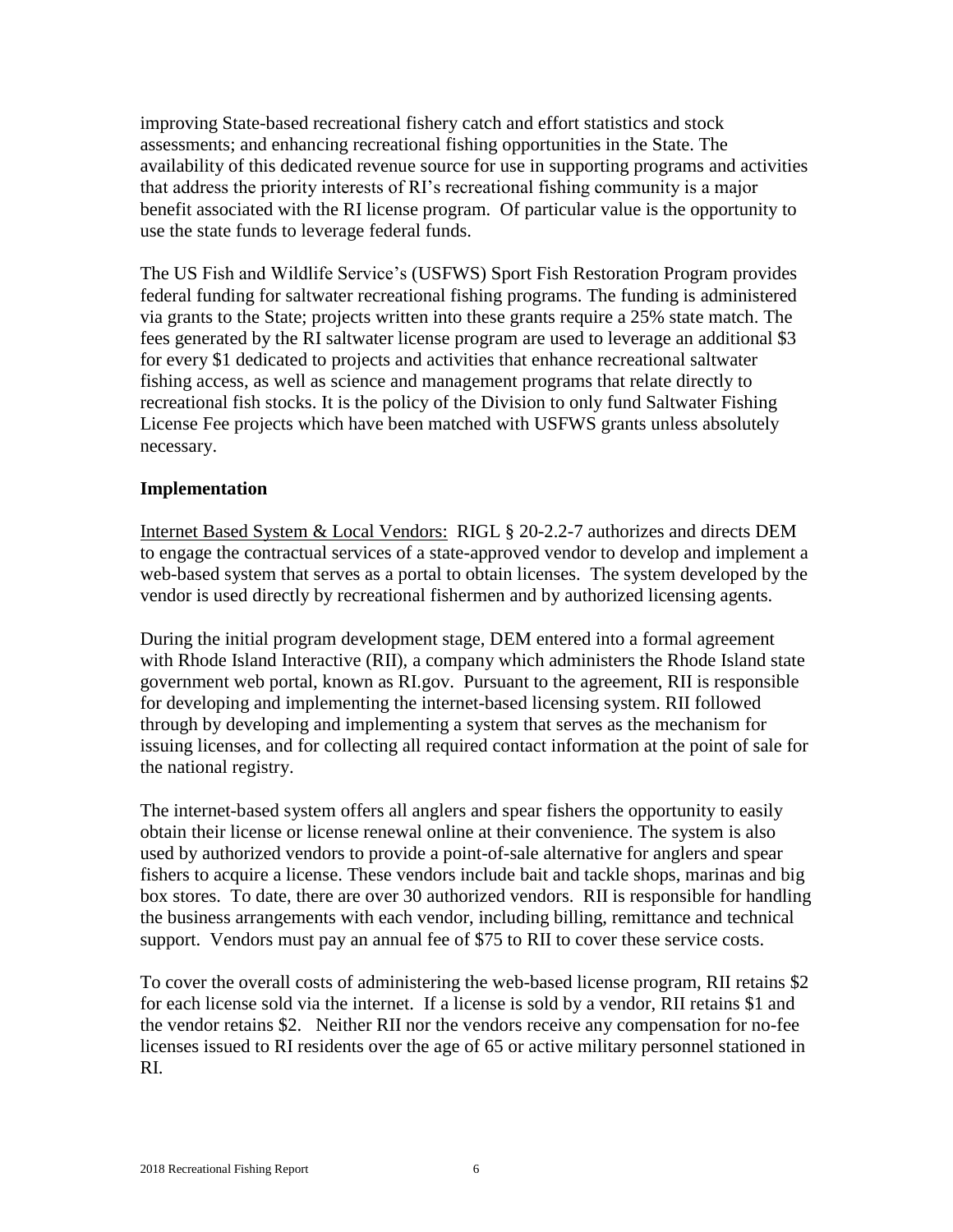RII provides all angler contact information (name, address, phone number, date of birth – and if provided, email address) to the Division monthly via electronic transfer. The confidentiality of the data is protected via the use of encryption. The Division, in turn, provides the encrypted data to the NMFS MRIP program for incorporation into the national registry.

Information & Outreach: Since the rollout of the Rhode Island Saltwater Recreational Fishing License, the Division has continued to provide information and outreach to the Rhode Island angling community. The primary vehicle is the webpage, [www.saltwater.ri.gov,](http://www.saltwater.ri.gov/) which provides direct access to the licensing portal. The page includes a detailed FAQ section, covering all aspects of the license program, a link to all authorized license vendors, links to recreational fishing regulations, the locations of all public boat ramps that provide access to marine waters in Rhode Island, and other information pertinent to recreational saltwater fishing.

Since 2013, the Division has contracted with a publishing company to create a recreational fishing guide for distribution throughout the state. The guide provides information on a variety of recreational-fishing-related issues, including current recreational fishing regulations, information on local fishing and boating access sites, and commonly caught species. It also provides information on the license program. The guide has emerged as a popular, widely circulated annual publication that serves to both promote recreational saltwater fishing in RI and inform the angling community on saltwater license revenue supported programs and regulations.

The Division continues to issue periodic press releases regarding the license program and produce fact sheets, informational cards and brochures for dissemination at public events, such as the RISAA annual New England Saltwater Fishing Show. The Division continues to staff a booth at the show to answer questions about recreational fishing, and to issue licenses on the spot. The show offers an ideal opportunity to interact directly with the recreational fishing community.

The Division also continues to participate in at least one RISAA meeting every year, at which the draft annual report is presented and discussed, and ideas are solicited for improvements to the program. To address recent suggestions offered by RISSA via this forum, the Division will provide more frequents updates to RISAA and other interested parties on projects funded by recreational license funds. For example, the Division will report any boat ramp repairs or construction updates to RISAA to disseminate to their members. Another valuable suggestion generated by the group is to communicate any maintenance/infrastructure via press releases. The group feels that it is important to increase public awareness of how the recreational saltwater license funds are being spent. Tangible results increase the positive perception of the program. To that end the Division will also highlight these projects in its annual magazine. The group also suggested more communication between the Division and the angling public to direct where access point maintenance is needed.

To help increase awareness regarding the license program in the field, the Division also continues to maintain weatherproof vinyl signs at fishing access points throughout RI. The signs feature an illustration of the license and clear text informing the public that the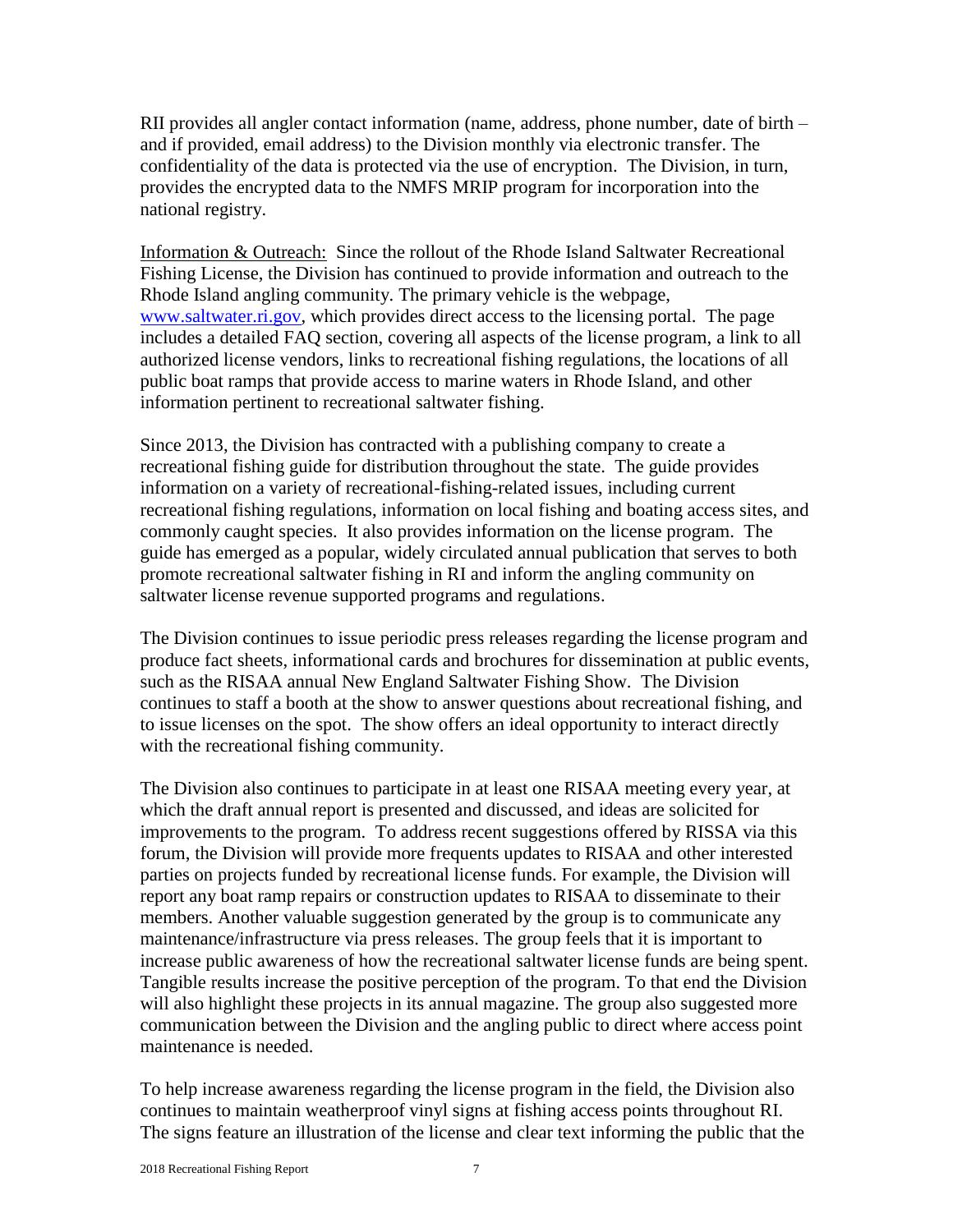license is required and how it can be acquired. RI also continues to provide informational signs to vendors to advertise the availability of licenses at their places of business.

For the FY2017 funding cycle, the Division started funding an annual youth fishing camp administered by RISAA with oversight from the Division. The camp was a success, enrolling 51 children for three days of fishing and fishing-oriented activities. Based on the popularity of this exciting initiative, the Division and RISAA plan to continue the camp in FY2018 at Rocky Point. RISAA is a very large and active RI-based recreational fishing organization. An overview of the association can be found on their website: [www.risaa.org.](http://www.risaa.org/) The state support used to match the federal USFWS sportfish (RI Aquatic Education) grant for the youth fishing camp was derived almost entirely from credits derived from the donated time spent by the RISAA volunteers. Future camps will continue to leverage volunteer hours to match federal funding. In the event that the match source comes up short, recreational saltwater license revenue will be used to cover the shortfall.

Free Fishing Day: In accordance with the statutory allowance for one free fishing day a year, during which all license requirements are waived, the DEM Director continues to declare a free fishing day each summer. Since 2010, the free fishing day has coincided with Governor's Bay Day.

#### **Licenses Issued, Revenues Received: Fiscal Years 2011-2018**

Tables 1-3 summarize licenses issued and revenue generated since the inception of the license program. For the purposes of this report, gross revenue is the total amount of fees paid for the saltwater recreational license. Net revenue is the balance of fees deposited into the restricted account after the administrative costs are to the internet portal contractor and other brick and mortar vendors are subtracted out. License numbers and revenues increased after FY11, as expected, as the federal registry switched from being a free alternative to a costly alternative. In the seven years since FY11, license issued have increased to approximately 50,000 per year, generating an average gross revenue of about \$330,000, and average net revenue of about \$234,000. Despite the increases, the number of licenses sold and revenue generated has fallen well short of initial predictions in 2010, resulting in a much more constrained budget then originally envisioned. FY18 continued the upward trend of FY17 with increased license sales above the recent average. During FY18, 50,795 licenses were issued resulting in \$330,444 in gross revenue and \$233,934 in net revenue. This is a bigger than expected jump in sales from FY17 and likely a result of a stronger economy and the rollout of a new web portal to purchase fishing and hunting licenses.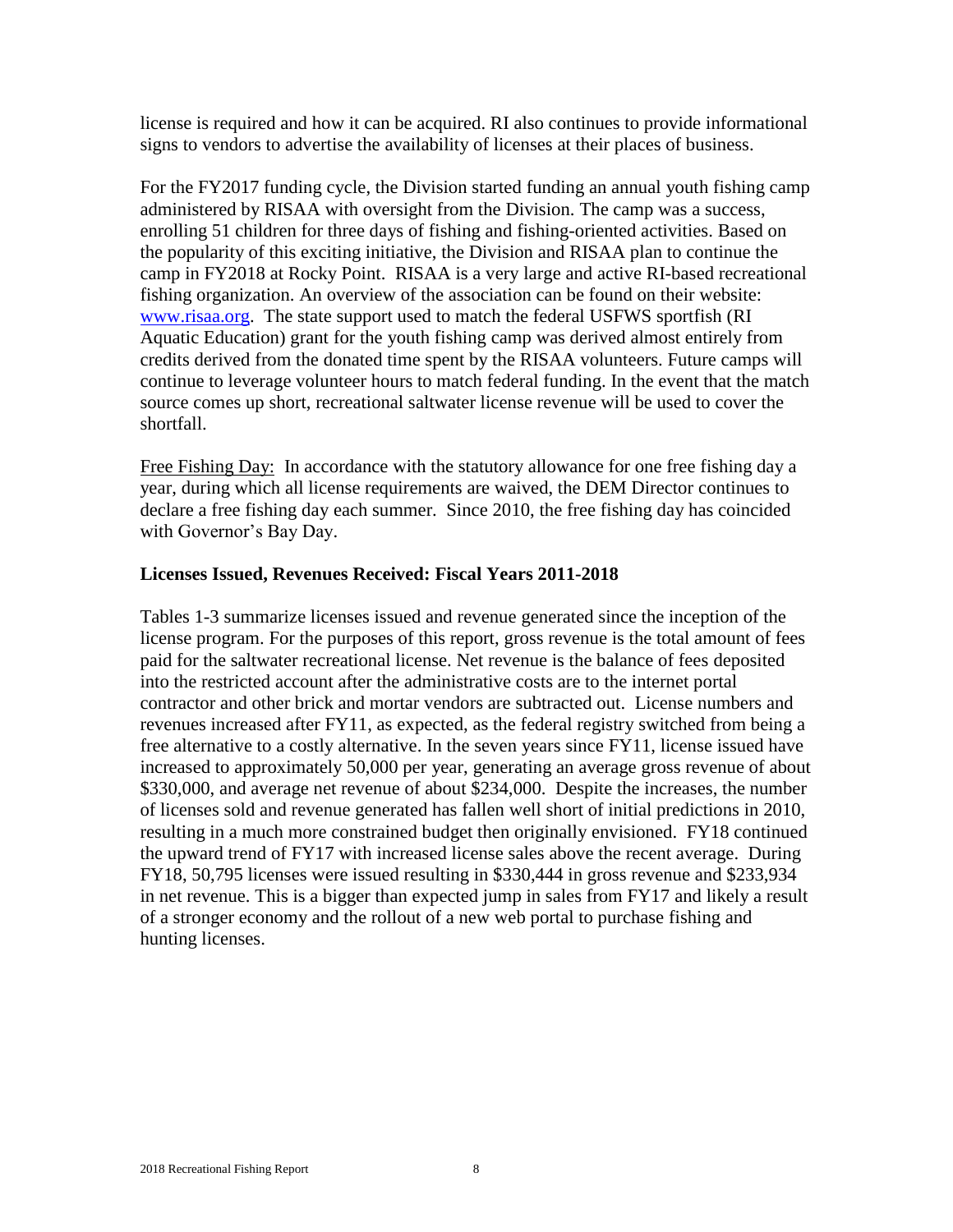| <b>License</b>       | <b>FY11</b> | <b>FY12</b> | <b>FY13</b> | <b>FY14</b> | <b>FY15</b> | <b>FY16</b> | <b>FY17</b> | <b>FY18</b> |
|----------------------|-------------|-------------|-------------|-------------|-------------|-------------|-------------|-------------|
| <b>Type</b>          |             |             |             |             |             |             |             |             |
| <b>Resident Full</b> |             |             |             |             |             |             |             |             |
| Year                 | 18,658      | 26,556      | 25,864      | 25,938      | 26,084      | 29,335      | 28,605      | 31,576      |
| Non-Resident         |             |             |             |             |             |             |             |             |
| Full Year            | 5,249       | 7,649       | 6,975       | 7,432       | 7,381       | 8,428       | 8,378       | 8,762       |
| Resident 7-          |             |             |             |             |             |             |             |             |
| Day                  | 60          | 122         | 107         | 144         | 134         | 159         | 158         | 167         |
| Non-Resident         |             |             |             |             |             |             |             |             |
| 7 Day                | 1,310       | 2,505       | 2,730       | 2,958       | 3,055       | 3,141       | 3,221       | 3,436       |
| <b>Resident Over</b> |             |             |             |             |             |             |             |             |
| 65                   | 3,635       | 4,613       | 4,653       | 4,667       | 4,704       | 5,078       | 5,613       | 5,879       |
| Active               |             |             |             |             |             |             |             |             |
| Military             |             |             |             |             |             |             |             |             |
| Stationed in RI      | 703         | 993         | 996         | 1,055       | 992         | 1,006       | 971         | 975         |
| <b>Totals:</b>       | 29,615      | 42,438      | 41,325      | 42,194      | 42,350      | 47,147      | 46,946      | 50,795      |

Table 1. RI Saltwater Recreational Fishing Licenses – Number Issued: FY11 through FY18

Table 2. RI Saltwater Recreational Fishing Licenses -- Gross Revenue: FY11 through FY18

| <b>License Type</b>    | <b>FY11</b> | <b>FY12</b> | ັ<br><b>FY13</b> | <b>FY14</b> | <b>FY15</b> | <b>FY16</b> | <b>FY17</b> | <b>FY18</b> |
|------------------------|-------------|-------------|------------------|-------------|-------------|-------------|-------------|-------------|
|                        |             |             |                  |             |             |             |             |             |
| <b>Resident Full</b>   |             |             |                  |             |             |             |             |             |
| Year                   | \$130,606   | \$185,892   | \$181,048        | \$181,566   | \$182,588   | \$205,345   | \$200,235   | \$221,032   |
| Non-Resident           |             |             |                  |             |             |             |             |             |
| Full Year              | \$52,490    | \$76,490    | \$69,750         | \$74,320    | \$73,810    | \$84,280    | \$83,780    | \$90,938    |
| Resident 7-Day         | \$300       | \$610       | \$535            | \$720       | \$670       | \$795       | \$790       | \$835       |
| Non-Resident 7         |             |             |                  |             |             |             |             |             |
| Day                    | \$6,550     | \$12,525    | \$13,650         | \$14,790    | \$15,275    | \$15,705    | \$16,105    | \$17,639    |
| <b>Resident Over</b>   |             |             |                  |             |             |             |             |             |
| 65                     | \$0         | \$0         | \$0              | \$0         | \$0         | \$0         | \$0         | \$0         |
| <b>Active Military</b> |             |             |                  |             |             |             |             |             |
| Stationed in RI        | \$0         | \$0         | \$0              | \$0         | \$0         | \$0         | \$0         | \$0         |
|                        |             |             |                  |             |             |             |             |             |
| <b>Totals:</b>         | \$189,946   | \$275,517   | \$264,983        | \$271,396   | \$272,343   | \$306,125   | \$300,910   | \$330,444   |

|  |  | Table 3. RI Saltwater Recreational Fishing Licenses -- Net Revenue: FY11 through FY18 |  |  |
|--|--|---------------------------------------------------------------------------------------|--|--|
|  |  |                                                                                       |  |  |

| <b>License Type</b>  | <b>FY11</b> | <b>FY12</b> | <b>FY13</b> | <b>FY14</b> | <b>FY15</b> | <b>FY16</b> | <b>FY17</b> | <b>FY18</b> |
|----------------------|-------------|-------------|-------------|-------------|-------------|-------------|-------------|-------------|
|                      |             |             |             |             |             |             |             |             |
| <b>Resident Full</b> |             |             |             |             |             |             |             |             |
| Year                 | \$88,462    | \$124,413   | \$120,880   | \$120,736   | \$121,175   | \$136,810   | \$133,772   | \$155,040   |
| Non-Resident         |             |             |             |             |             |             |             |             |
| Full Year            | \$40,702    | \$58,566    | \$53,340    | \$56,970    | \$56,682    | \$64,923    | \$64,664    | \$68,952    |
| Resident 7-Day       | \$174       | \$352       | \$304       | \$411       | \$382       | \$453       | \$430       | \$477       |
| Non-Resident 7       |             |             |             |             |             |             |             |             |
| Day                  | \$3,605     | \$6,528     | \$6,988     | \$7,794     | \$8,085     | \$8,445     | \$8,765     | \$9,465     |
| <b>Resident Over</b> |             |             |             |             |             |             |             |             |
| 65                   | \$0         | \$0         | \$0         | \$0         | \$0         | \$0         | \$0         | \$0         |
| Active               |             |             |             |             |             |             |             |             |
| Military             |             |             |             |             |             |             |             |             |
| Stationed in RI      | \$0         | \$0         | \$0         | \$0         | \$0         | \$0         | \$0         | \$0         |
| <b>Totals:</b>       | \$132,943   | \$189,859   | \$181,512   | \$185,911   | \$186,324   | \$210,631   | \$207,631   | \$233,934   |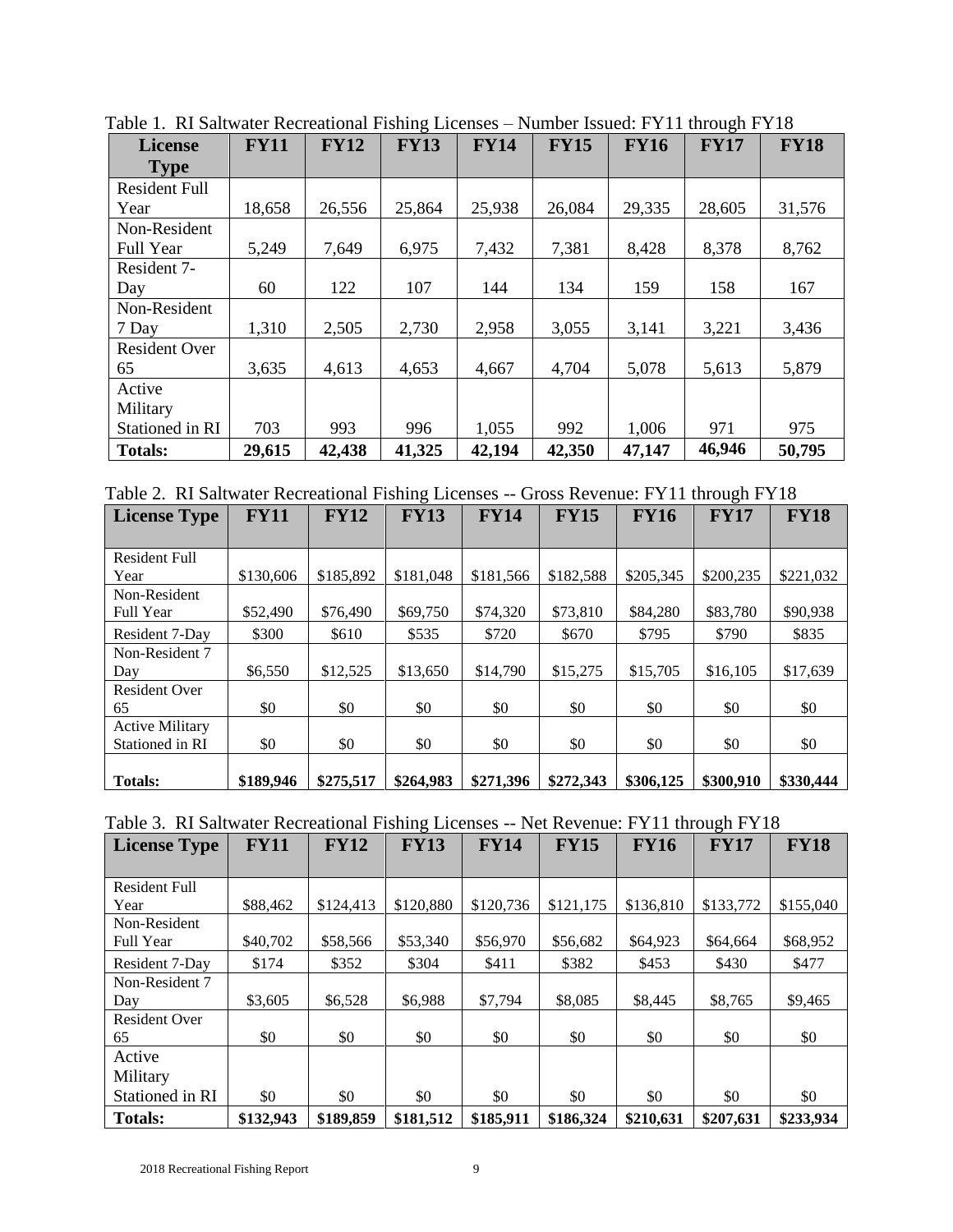#### **III. Status of State-Based Fishing Assessments**

Rhode Island's recreational catch and effort data is collected via the Marine Recreational Information Program (MRIP). MRIP is designed to improve recreational data collection by using the data generated from license sales to create a national recreational angler registry and by employing new angler survey protocols. This registry of licensees is a known sampling frame that can be drawn upon to conduct more focused surveys. Addresses taken from the registry are used to assess fishing effort, i.e., the number of anglers and the number of trips they make in Rhode Island. Catch data is collected by intercept interviews with anglers at fishing access sites. This catch data is used to calculate the number, species, and size of the fish being caught by recreational anglers in Rhode Island. Data from the two independent surveys is combined to produce regional and coast wide estimates of recreational harvest. Results are reported in two-month periods called waves. This data is collected during the months of March through December; no recreational data is collected in Rhode Island during wave 1 (January - February) due to low fishing activity.

The portion of MRIP that collects recreational fishing *effort* data is currently being collected by the Fishing Effort Survey (FES) a mail-based system which has replaced the Coastal Household Telephone Survey (CHTS). A benchmarking period during which data collection was conducted with both methodologies and was successful. The data collected during benchmarking period was used to calculate a conversion factor used to relate effort data collected in the past with the CHTS to the new effort data collected by the FES.

The FES methodology uses information provided by anglers when purchasing a Rhode Island Saltwater Recreational Fishing License as the sample frame for the surveys. The data is provided to MRIP to create a registry of anglers; addresses are randomly drawn from the registry and mail surveys concerning fishing effort are sent to those addresses. The new (FES) system has proven to be a better estimator of fishing activity than the prior (CHTS) system. The improved accuracy of the FES has provided a better understanding of the number of anglers and trips taking place and has shown that more anglers were making fishing trips than previously estimated. The increased effort combined with the existing catch rates has highlighted that previous catch and harvest estimates were much lower than the newly revised estimates. Comparisons of catch and harvest estimates using the two methods are available on the MRIP website. The new report with the detailed FES statistics is slated for release in April 2019.

The second portion of MRIP focuses on the collection of recreational *catch* statistics. The Access Point Angler Interview Survey (APAIS) is the portion of MRIP that captures the recreational catch data. As of 2016, the Division is responsible for conduct of the APAIS. Prior to that, the Division had a contract with the federally approved contractor to perform the APAIS. The accuracy of the data collected via angler intercepts has been improving over the past three years, due to the new approaches employed under MRIP. The number of attempted interviews is increasing, as is the spatial and temporal distribution of the interviews. A more comprehensive sampling frame of potential sampling locations with accompanying site pressures is being used to better distribute the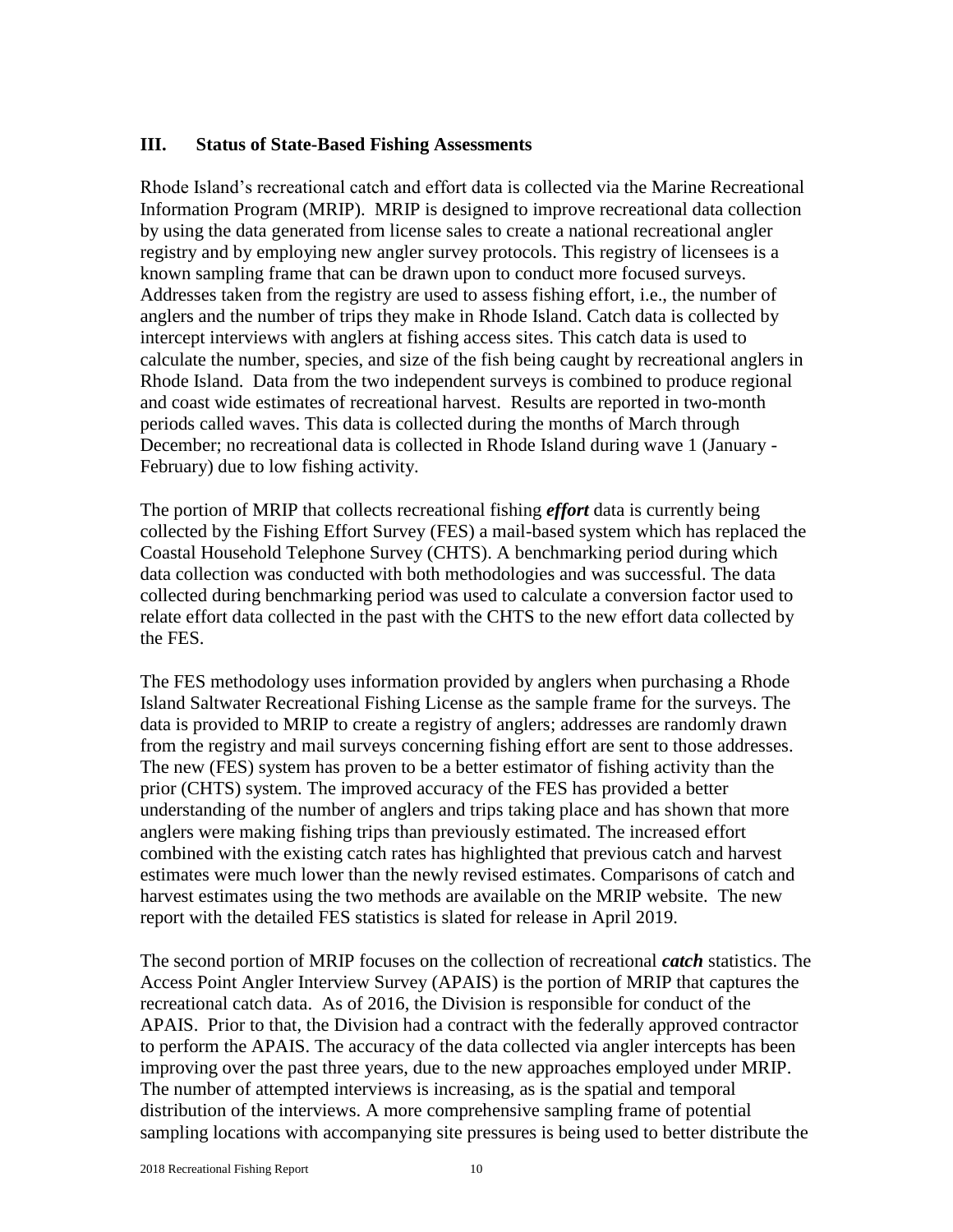interviews. Better statistical sample distribution is expected to continue to increase the accuracy of the estimates. Additionally, interviews are now being conducted at night and at increasing rates during the winter months. Intercept refusal rates have remained level, despite the change to the Division conducting the APAIS. The Division is working hard to improve this aspect of the processes and is engaging stakeholders at local club events to foster buy in to the APAIS. This face-to-face approach has been well received and will continue into the future. The Division has also reached out to NOAA Fisheries for outreach materials and strategies which should have positive results.

To further add to the above-described improvements, the Division is increasing the number of sample draws across all months using revenues from Rhode Island Saltwater Recreational Fishing License, matched 3:1 with USFWS federal grant money. The funds are being used to hire four additional seasonal employees during the summer months to perform these additional interview shifts. The Division plans to continue this practice into the foreseeable future. This state-specific increase in sample numbers has increased the accuracy and precision of recreational catch and effort data for RI.

As mentioned above, APAIS has transitioned from contractor-based administration to state-based administration. The transition occurred in 2016. The data collected from APAIS is displayed in table 4a, 4b, 4c and 5. Recreational Saltwater License funds were not used to make this transition; it was a federally funded initiative. Agreements have been forged between NOAA Fisheries and the Atlantic States Marine Fisheries Commission (ASMFC) outlining the duties and responsibilities the Division must accomplish to successfully transition and run the program. To accomplish this transition the Division hired a full-time coordinator to administer the program. The funding for this position is provided annually by NOAA Fisheries. The MRIP coordinator will be responsible for maintaining and scheduling personnel who will conduct angler intercepts throughout RI. In addition to staffing duties, the coordinator will be responsible for QA/QC, validation, and disseminating of data collected to the Atlantic Coast Cooperative Statistics Survey (ACCSP). ACCSP is part of ASMFC and will be coordinating the collection of data from state partners for delivery to NOAA Fisheries.

The Division has hired a full-time field interviewer to perform angler intercepts during waves 2 -6 throughout Rhode Island. NOAA Fisheries provides funding for one staff as well as for four seasonal employees each year. These employees travel to shore-based sites and ride on board head boats to conduct angler interviews routinely as prescribed by APAIS. The full-time employee also provides back office support to the MRIP coordinator. As mentioned above, Recreational Saltwater License funds will be used each year to increase the number of interviews beyond the base number funded by NOAA Fisheries. These additional interviews are accomplished by hiring additional seasonal employees during peak fishing waves. The funding for the three additional seasonal employees is provided by Rhode Island Recreational Saltwater License fees matched 3:1 with USFWS grant funds. It is estimated that the four additional temporary samplers will accomplish the same number of additional samples (likely more) than were purchased directly from the contractor in the past. After one year of the new methodology it has been determined that two additional seasonal employees is an effective number to conduct the additional site assignments requested by the Division. By ordering additional samples from NOAA Fisheries, the tiered nature of the sample draws can result in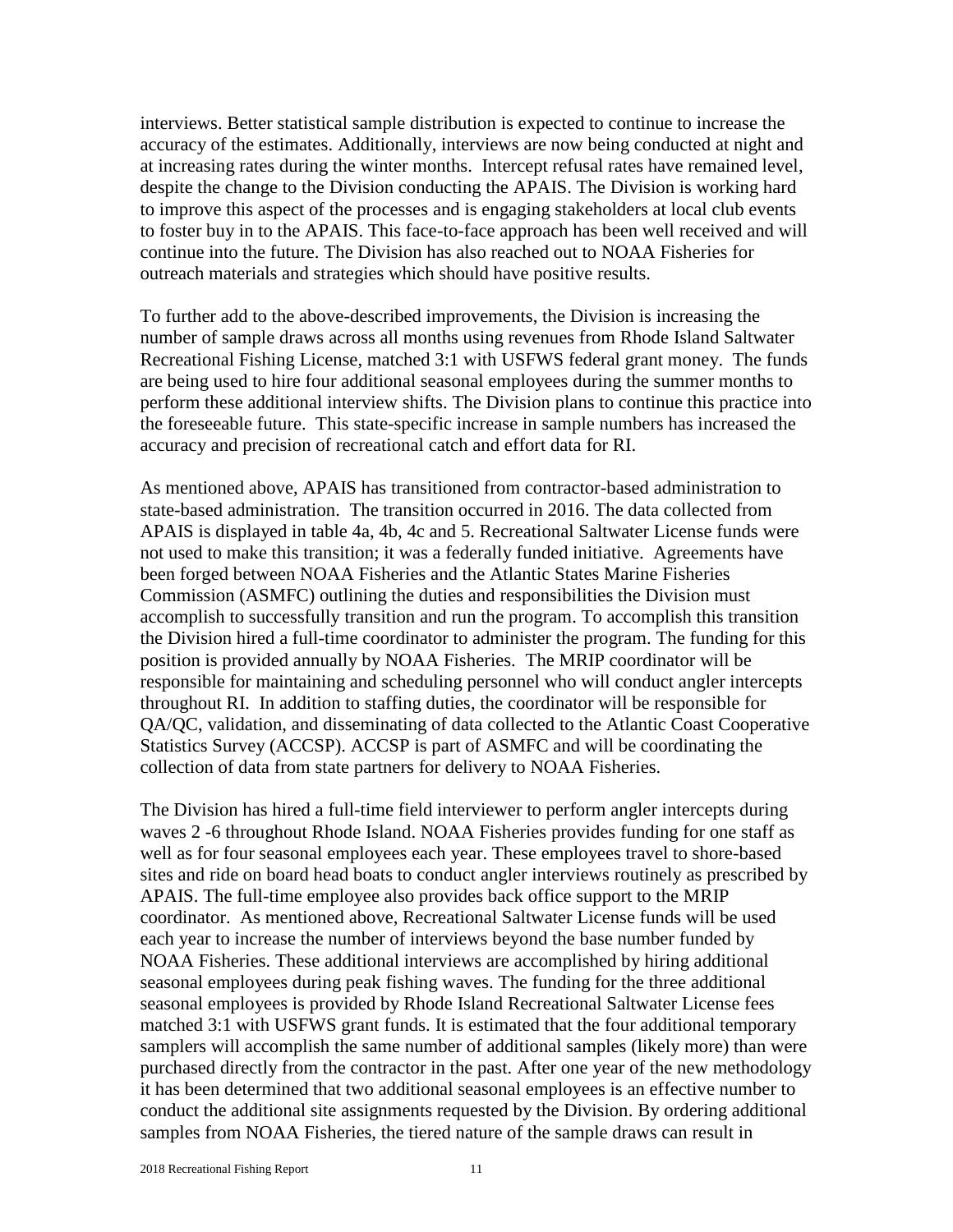summer weekend days requiring six staff members to carry out all of the site assignments. Non-weekend sample draws are less intensive and require fewer staff.

The Division intends to build on the recent improvements to the survey and anticipates better data collection and more accurate information going forward with the program. Table 5 compares 2016, 2017, and 2018 APAIS interview statistics. The results compare the first three years of RI State conduct of the survey. Notably the number of completed interviews has increased but refusal rates only slightly decreased. Staff will continue to develop strategies to reduce the number of refusals.

The higher number of completed interviews is a function of higher angler encounter rates. During the early sampling waves of 2016, the Division was still learning the nuances of conducting the survey. A key part of the process involved adjusting the site pressures used by NOAA Fisheries to make the random assignments directing where interviews take place. Rhode Island site pressures needed adjustment because they were not resulting in random draws that would direct field interviewers to popular fishing sites. The adjustments have been accomplished and their effectiveness is reflected in a higher number of completed interviews in 2017 and 2018 relative to 2016. Field interviewer production rates also contributed to more completed interviews in 2017 and 2018. Production rates increased from an average of 5.4 interviews/assignment in 2016 to 7.2 interviews/assignment in 2017 and then decreasing slightly to 6.6 in 2018. The increased field interviewer production rates are the result of the experience gained in our first year of the program and a more refined training regimen. It is anticipated to improve in 2019 as there are 4 field interviewers returning from 2018. These field interviewers have a year of training which should foster higher productivity.

Refusal rates remain level between 2016 and 2018. The Division will continue its outreach efforts to reduce this statistic. Most of the refusals occur in Party/Charter mode. Staff has been focused on obtaining interviews from all clients from any given charter boat trip to bring this number down with some good preliminary results. Since 2016, any angler that is not interviewed from a boat party from which at least one angler was interviewed is coded as an initial refusal, and the count of missed anglers only refer to anglers who were eligible but could not be interviewed because the interviewer was busy interviewing other anglers. This procedural change has increased the number of refusals in this mode. Last year the Division constructed a kiosk at the main charter boat dock in the state. The kiosk is meant to raise awareness to the survey and provide a central location from which our field interviewers may operate.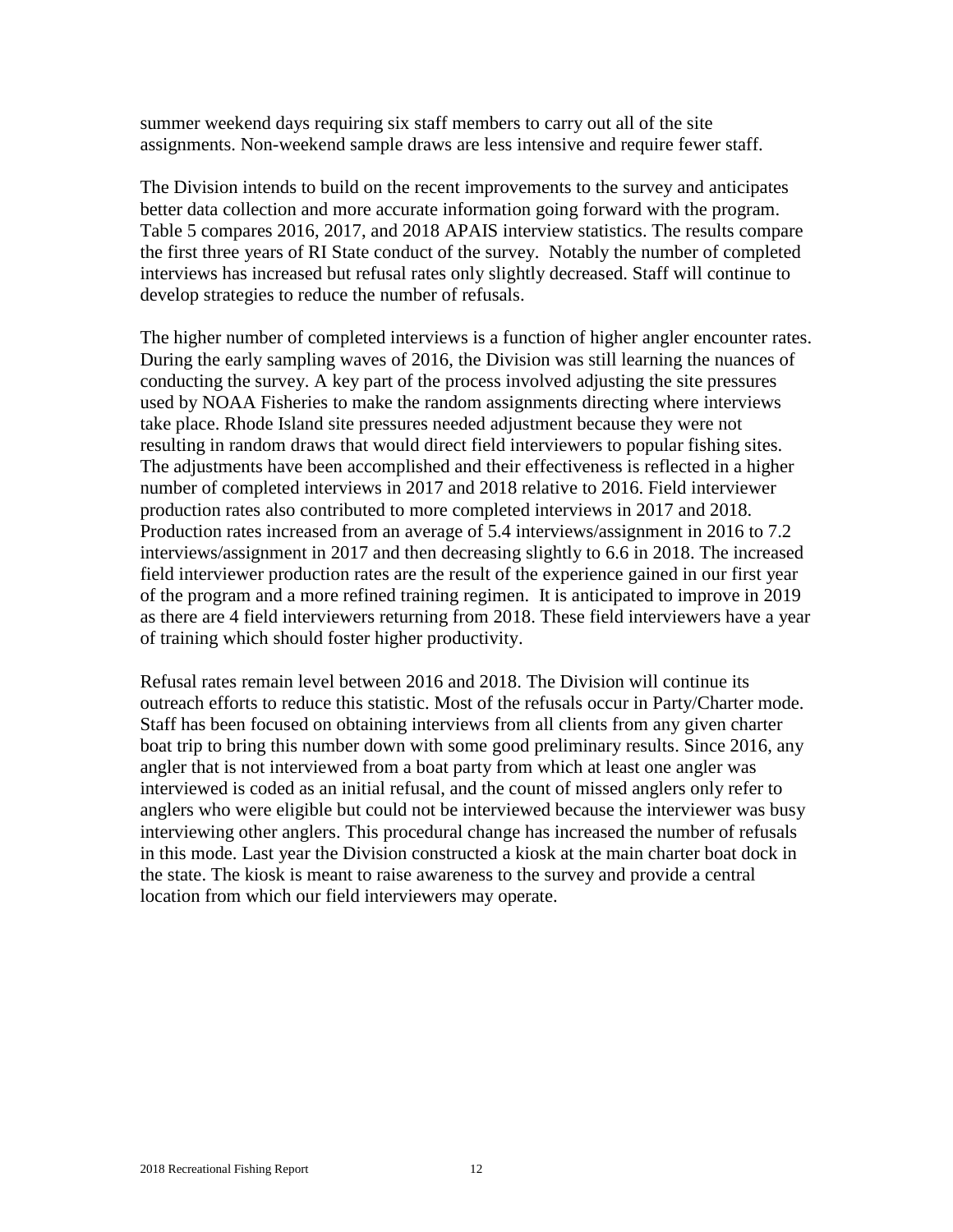| Year | Wave           | <b>Mode</b>         | <b>Assignments</b> | <b>Completed</b> | <b>Initially</b><br><b>Refused</b> | Language<br><b>Barrier</b> | <b>Missed</b><br><b>Anglers</b> | Productivity |
|------|----------------|---------------------|--------------------|------------------|------------------------------------|----------------------------|---------------------------------|--------------|
| 2016 | $\overline{2}$ | CH                  | 18                 | $\overline{0}$   | $\boldsymbol{0}$                   | $\boldsymbol{0}$           | $\boldsymbol{0}$                | $\mathbf{0}$ |
| 2016 | $\overline{2}$ | HB                  | 6                  | 103              | 53                                 | $\overline{2}$             | $\boldsymbol{0}$                | 17.17        |
| 2016 | $\sqrt{2}$     | ${\sf PR}$          | 18                 | $\overline{3}$   | $\boldsymbol{7}$                   | $\boldsymbol{0}$           | $\mathbf 1$                     | 0.17         |
| 2016 | $\overline{2}$ | $\operatorname{SH}$ | 18                 | 10               | $\overline{3}$                     | $\mathbf{1}$               | $\overline{7}$                  | 0.56         |
| 2016 | $\overline{3}$ | $\rm CH$            | 28                 | 94               | 343                                | 24                         | 11                              | 3.36         |
| 2016 | $\mathfrak{Z}$ | ${\rm HB}$          | 13                 | 161              | 101                                | $20\,$                     | $\boldsymbol{0}$                | 12.38        |
|      | $\overline{3}$ |                     | 43                 | 89               | 89                                 | $\overline{7}$             |                                 |              |
| 2016 |                | ${\rm PR}$          |                    |                  |                                    |                            | 25                              | 2.07         |
| 2016 | $\overline{3}$ | <b>SH</b>           | 31                 | 52               | 16                                 | 15                         | 29                              | 1.68         |
| 2016 | $\overline{4}$ | $\rm CH$            | 30                 | 168              | 573                                | $22\,$                     | 80                              | 5.6          |
| 2016 | $\overline{4}$ | ${\rm HB}$          | 18                 | 308              | 313                                | 54                         | $\boldsymbol{0}$                | 17.11        |
| 2016 | $\overline{4}$ | PR                  | 63                 | 225              | 168                                | 40                         | 111                             | 3.57         |
| 2016 | $\overline{4}$ | <b>SH</b>           | 42                 | 156              | 103                                | 74                         | 69                              | 3.71         |
| 2016 | $\sqrt{5}$     | <b>CH</b>           | $28\,$             | 146              | 327                                | 27                         | 53                              | 5.21         |
| 2016 | 5              | ${\rm HB}$          | 12                 | 168              | 65                                 | 32                         | $\boldsymbol{0}$                | 14           |
| 2016 | 5              | ${\rm PR}$          | 43                 | 274              | 137                                | 23                         | 62                              | 6.37         |
| 2016 | $\mathfrak s$  | <b>SH</b>           | 29                 | 77               | 28                                 | 19                         | 28                              | 2.66         |
| 2016 | $\sqrt{6}$     | <b>CH</b>           | 10                 | 29               | 33                                 | $\boldsymbol{0}$           | $\boldsymbol{0}$                | 2.9          |
| 2016 | $6\,$          | ${\rm HB}$          | 5                  | 45               | 16                                 | 34                         | $\boldsymbol{0}$                | 9            |
| 2016 | $6\,$          | ${\sf PR}$          | 30                 | 17               | $10\,$                             | $\boldsymbol{0}$           | $\mathbf{1}$                    | 0.57         |
| 2016 | 6              | <b>SH</b>           | 25                 | 20               | $\overline{c}$                     | $\overline{7}$             | $\mathfrak{Z}$                  | 0.8          |
| 2016 |                |                     | 510                | 2145             | 2387                               | 401                        | 480                             | 5.44         |

Table 4a. APAIS Interview Statistics from 2016 Assignments. (CH = Party/Charter, PR = Private/Rental Boat,  $SH =$  Shore,  $HB =$  Head Boat)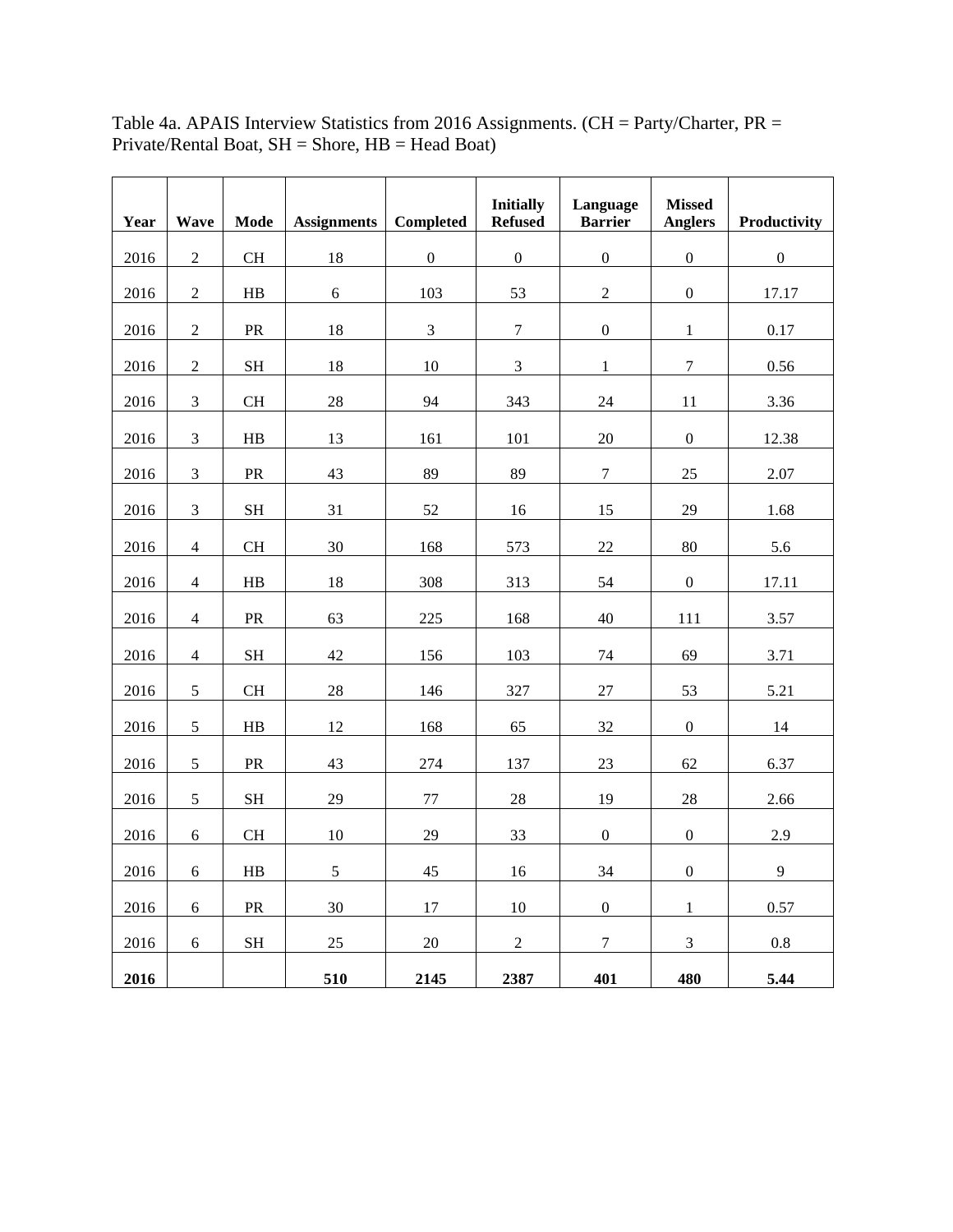| Year | <b>Wave</b>      | Mode                | <b>Assignments</b> | Completed        | <b>Initially</b><br><b>Refused</b> | Language<br><b>Barrier</b> | <b>Missed</b><br><b>Anglers</b> | Productivity     |
|------|------------------|---------------------|--------------------|------------------|------------------------------------|----------------------------|---------------------------------|------------------|
| 2017 | $\boldsymbol{2}$ | $\rm CH$            | 11                 | $\boldsymbol{0}$ | $\boldsymbol{0}$                   | $\boldsymbol{0}$           | $\boldsymbol{0}$                | $\boldsymbol{0}$ |
| 2017 | $\sqrt{2}$       | HB                  | $\overline{4}$     | 59               | $\sqrt{5}$                         | $\mathfrak{Z}$             | $\boldsymbol{0}$                | 14.75            |
| 2017 | $\sqrt{2}$       | PR                  | 14                 | $27\,$           | $\boldsymbol{2}$                   | $\sqrt{5}$                 | $\sqrt{5}$                      | 1.93             |
| 2017 | $\sqrt{2}$       | $\operatorname{SH}$ | 14                 | 38               | $\,8\,$                            | $\boldsymbol{0}$           | $\,8\,$                         | 2.71             |
| 2017 | $\mathfrak 3$    | CH                  | 38                 | 164              | 260                                | $\sqrt{2}$                 | 29                              | 4.32             |
| 2017 | $\mathfrak{Z}$   | $\rm HB$            | 12                 | 192              | 130                                | 43                         | $\boldsymbol{0}$                | $16$             |
| 2017 | $\mathfrak{Z}$   | PR                  | 52                 | 229              | 90                                 | $24\,$                     | 40                              | $4.4\,$          |
| 2017 | $\mathfrak{Z}$   | <b>SH</b>           | 35                 | 174              | 99                                 | 59                         | $77 \,$                         | 4.97             |
| 2017 | $\overline{4}$   | $\rm CH$            | 34                 | 596              | 422                                | 18                         | 250                             | 17.53            |
| 2017 | $\overline{4}$   | $\rm HB$            | 17                 | 319              | 218                                | 32                         | $\boldsymbol{0}$                | 18.76            |
| 2017 | $\overline{4}$   | PR                  | 69                 | 609              | 235                                | 67                         | 251                             | 8.83             |
| 2017 | $\overline{4}$   | $\operatorname{SH}$ | 52                 | 384              | 136                                | 100                        | 128                             | 7.38             |
| 2017 | 5                | $\rm CH$            | 37                 | 279              | 306                                | $\mathbf{1}$               | 105                             | 7.54             |
| 2017 | $\sqrt{5}$       | HB                  | 11                 | 118              | 50                                 | $\mathfrak s$              | $\boldsymbol{0}$                | 10.73            |
| 2017 | $\sqrt{5}$       | PR                  | 58                 | 335              | 126                                | 10                         | 103                             | 5.78             |
| 2017 | 5                | $\operatorname{SH}$ | 39                 | 169              | 36                                 | 21                         | 59                              | 4.33             |
| 2017 | $\boldsymbol{6}$ | $\operatorname{CH}$ | $10\,$             | $20\,$           | $28\,$                             | $\boldsymbol{0}$           | $\,8\,$                         | $\overline{2}$   |
| 2017 | $\boldsymbol{6}$ | ${\rm HB}$          | $\sqrt{6}$         | 56               | 36                                 | $10\,$                     | $\boldsymbol{0}$                | 9.33             |
| 2017 | 6                | ${\sf PR}$          | 29                 | $46\,$           | $24\,$                             | $\overline{4}$             | $\,8\,$                         | 1.59             |
| 2017 | $\boldsymbol{6}$ | $\operatorname{SH}$ | 18                 | $27\,$           | $6\,$                              | 12                         | 21                              | 1.5              |
| 2017 |                  |                     | 560                | 3841             | 2217                               | 416                        | 1092                            | 7.22             |

Table 4b. APAIS Interview Statistics from 2017 Assignments. (CH = Party/Charter,  $PR =$ Private/Rental Boat, SH = Shore, HB = Head Boat)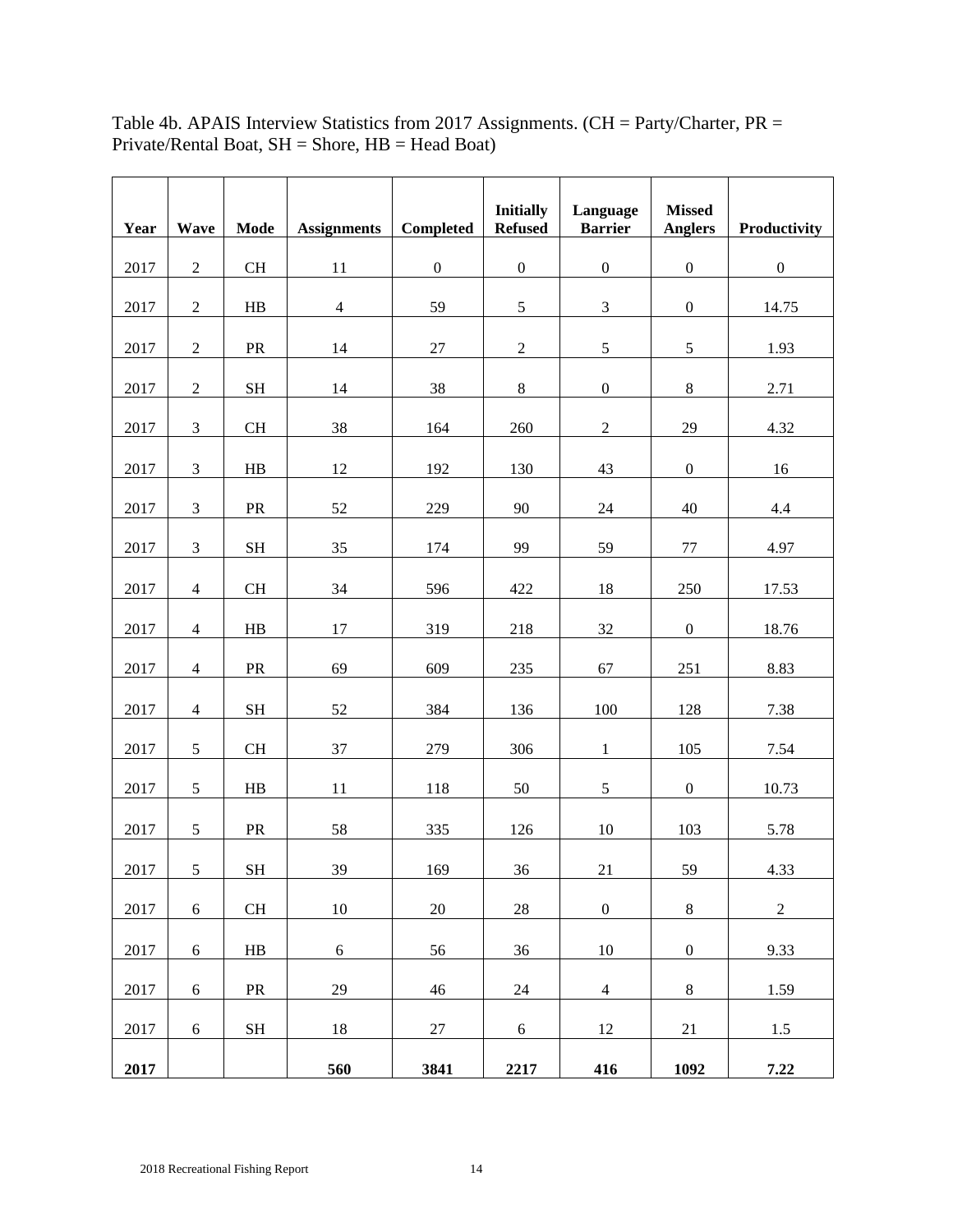| Year | <b>Wave</b>    | Mode                | <b>Assignments</b>          | Completed        | <b>Initially</b><br><b>Refused</b> | Language<br><b>Barrier</b> | <b>Missed</b>    | Productivity     |
|------|----------------|---------------------|-----------------------------|------------------|------------------------------------|----------------------------|------------------|------------------|
|      |                |                     |                             |                  |                                    |                            | <b>Anglers</b>   |                  |
| 2018 | $\overline{2}$ | $\rm CH$            | $\mathfrak{Z}$              | $\boldsymbol{0}$ | $\boldsymbol{0}$                   | $\boldsymbol{0}$           | $\boldsymbol{0}$ | $\boldsymbol{0}$ |
| 2018 | $\sqrt{2}$     | HB                  | $\ensuremath{\mathfrak{Z}}$ | 45               | $\ensuremath{\mathfrak{Z}}$        | $\sqrt{6}$                 | $\boldsymbol{0}$ | 15               |
| 2018 | $\sqrt{2}$     | PR                  | 17                          | $8\,$            | $\sqrt{5}$                         | $\boldsymbol{7}$           | $\boldsymbol{0}$ | 0.47             |
| 2018 | $\overline{2}$ | $\operatorname{SH}$ | 22                          | 96               | 38                                 | $\mathbf{1}$               | 19               | 4.36             |
| 2018 | $\mathfrak 3$  | $\rm CH$            | 43                          | 169              | 257                                | $\mathfrak{Z}$             | 84               | 3.93             |
| 2018 | $\mathfrak{Z}$ | H <sub>B</sub>      | 12                          | 154              | 41                                 | 25                         | $\boldsymbol{0}$ | 12.83            |
| 2018 | $\mathfrak{Z}$ | PR                  | 54                          | 229              | 98                                 | $32\,$                     | 79               | 4.24             |
| 2018 | $\mathfrak{Z}$ | $\operatorname{SH}$ | 61                          | 230              | 136                                | 54                         | 114              | 3.77             |
| 2018 | $\overline{4}$ | $\rm CH$            | 54                          | 612              | 578                                | 12                         | 385              | 11.33            |
| 2018 | $\overline{4}$ | $\rm HB$            | 19                          | 354              | 177                                | 21                         | $\boldsymbol{0}$ | 18.63            |
| 2018 | $\overline{4}$ | PR                  | 73                          | 452              | 151                                | 37                         | 185              | 6.19             |
| 2018 | $\overline{4}$ | $\operatorname{SH}$ | 53                          | 322              | 83                                 | 81                         | 134              | 6.08             |
| 2018 | $\sqrt{5}$     | <b>CH</b>           | 42                          | 284              | 361                                | $\boldsymbol{7}$           | 158              | 6.76             |
| 2018 | 5              | HB                  | 13                          | 135              | 69                                 | 38                         | $\boldsymbol{0}$ | 10.38            |
| 2018 | $\sqrt{5}$     | PR                  | 63                          | 435              | 94                                 | 33                         | 178              | 6.9              |
| 2018 | 5              | <b>SH</b>           | 40                          | 204              | 59                                 | 72                         | 98               | 5.1              |
| 2018 | 6              | $\rm CH$            | $10\,$                      | 14               | 61                                 | $\boldsymbol{0}$           | 11               | 1.4              |
| 2018 | 6              | HB                  | $\,8\,$                     | 69               | 58                                 | 59                         | $\boldsymbol{0}$ | 8.63             |
| 2018 | $\sqrt{6}$     | ${\sf PR}$          | 18                          | 67               | 17                                 | $\overline{4}$             | 35               | 3.72             |
| 2018 | 6              | $\operatorname{SH}$ | $28\,$                      | 49               | 11                                 | $\tau$                     | 41               | 1.75             |
| 2018 |                |                     | 636                         | 3928             | 2297                               | 499                        | 1521             | 6.57             |

Table 4c. APAIS Interview Statistics from 2018 Assignments. (CH = Party/Charter,  $PR =$ Private/Rental Boat, SH = Shore, HB = Head Boat)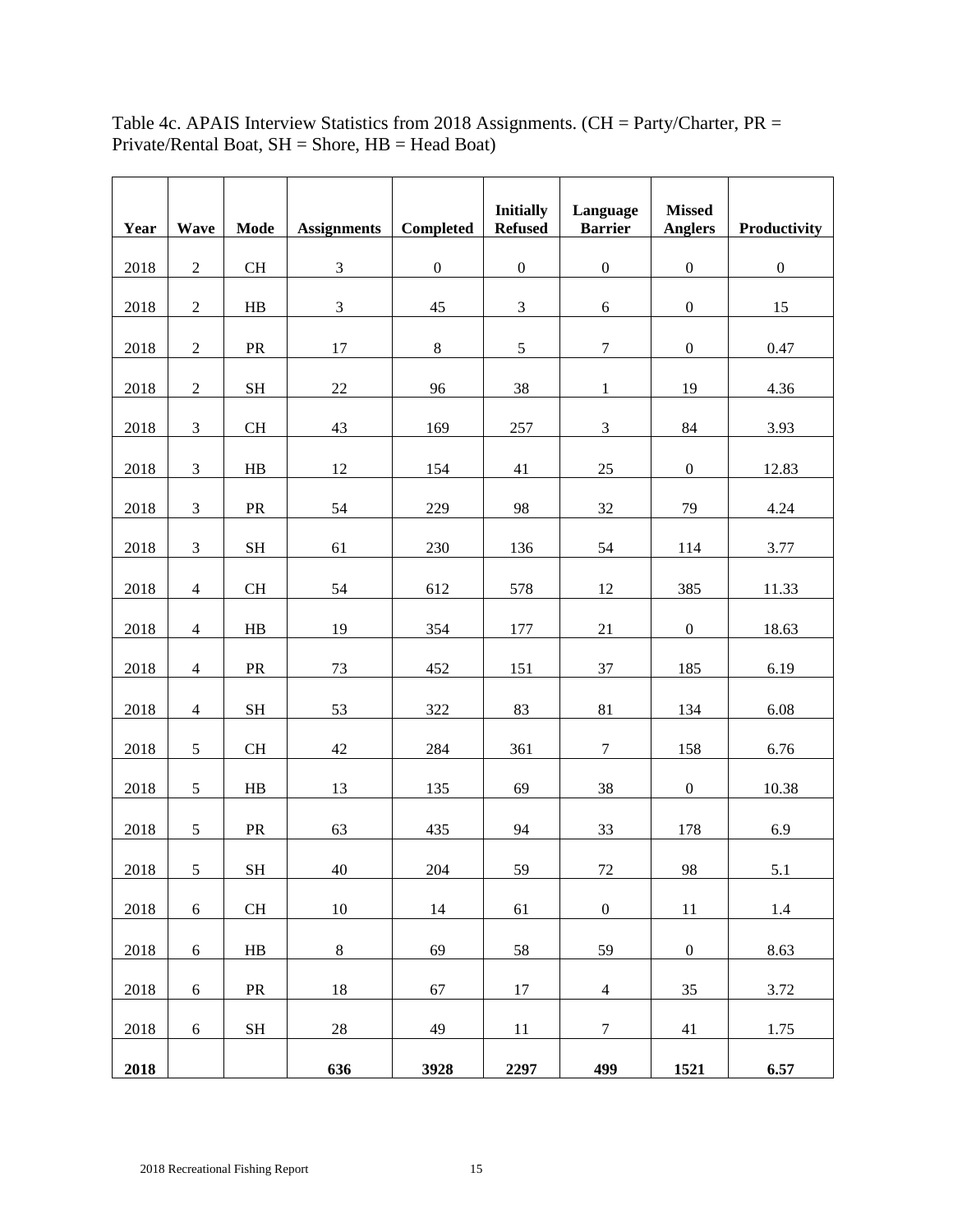|      |                |                  |                |               | <b>Percent</b> | <b>Ratio</b>          |
|------|----------------|------------------|----------------|---------------|----------------|-----------------------|
| Year | <b>Wave</b>    | <b>Completed</b> | <b>Refused</b> | <b>Missed</b> | <b>Refused</b> | <b>Refused/Missed</b> |
| 2016 | $\overline{2}$ | 116              | 63             | 8             | 35.20%         | 7.88                  |
| 2016 | 3              | 396              | 549            | 65            | 58.10%         | 8.45                  |
| 2016 | $\overline{4}$ | 857              | 1157           | 260           | 57.45%         | 4.45                  |
| 2016 | 5              | 665              | 557            | 143           | 45.58%         | 3.90                  |
| 2016 | 6              | 111              | 61             | 4             | 35.47%         | 15.25                 |
| 2016 |                | 2145             | 2387           | 480           | 53.00%         | 4.97                  |
| 2017 | $\overline{2}$ | 124              | 15             | 13            | 10.79%         | 1.15                  |
| 2017 | 3              | 759              | 579            | 146           | 43.27%         | 3.97                  |
| 2017 | $\overline{4}$ | 1908             | 1011           | 629           | 34.64%         | 1.61                  |
| 2017 | 5              | 901              | 518            | 267           | 36.50%         | 1.94                  |
| 2017 | 6              | 149              | 94             | 37            | 38.68%         | 2.54                  |
| 2017 |                | 3841             | 2217           | 1092          | 36.60%         | 2.03                  |
| 2018 | $\overline{2}$ | 149              | 46             | 19            | 23.58%         | 2.42                  |
| 2018 | $\overline{3}$ | 782              | 532            | 277           | 40.49%         | 1.92                  |
| 2018 | $\overline{4}$ | 1740             | 989            | 704           | 36.24%         | 1.40                  |
| 2018 | 5              | 1058             | 583            | 434           | 35.53%         | 1.43                  |
| 2018 | 6              | 199              | 147            | 87            | 42.48%         | 1.69                  |
| 2018 |                | 3928             | 2297           | 1521          | 36.90%         | 1.51                  |

Table 5. Summary of APAIS interview Statistics from 2016 – 2018 assignments by wave.

#### **IV. Issues & Initiatives**

#### **Increasing the Number of Local Vendors**

Although the internet remains the most convenient means for obtaining a license for most people, it is apparent that a portion of the population continues to prefer to obtain a license, in-person, at a local store or shop. Such individuals may either not have, or may not be comfortable using, a home computer and printer. Additionally, some individuals may have the need to pay for their license using cash, instead of a debit or credit card, which is required for the online transaction. This precipitates the need to maintain and increase brick and mortar vendors in RI.

To date, there are over 30 local vendors authorized to issue licenses at their places of business. This is up from just seven vendors at the start of the 2011 fishing season. The locations of the 30+ vendors cover the major population areas of Rhode Island, including Block Island. Increasing the number of vendors should remain a top priority, since adding more vendors to the program will make it easier for more people to get their licenses, thereby enhancing compliance.

In 2018 DEM successfully rolled out a new outdoor recreational licensing system which allows saltwater, freshwater, and hunting licenses to be purchased online via a single transaction. Prior to 2018, the saltwater and freshwater licenses were already available online, but hunting licenses were still being issued via a paper system. The new system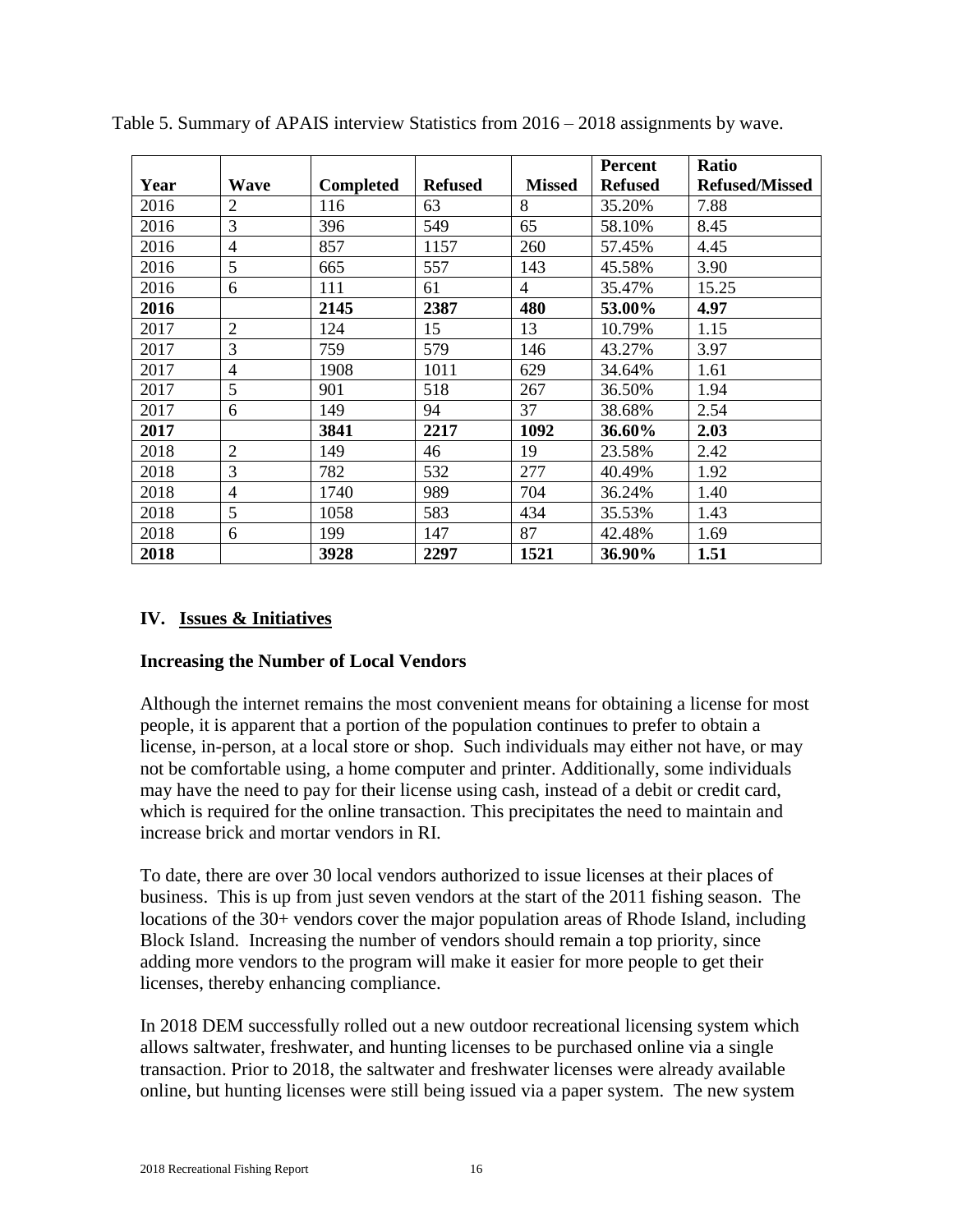has both an online and agent module to allow both online and brick and mortar sales outlets. Combining all three licenses into one system has resulted in the saltwater license being available at more brick and mortar locations. The increased access to the fishing license and a substantial outreach campaign associated with the new system rollout likely helped increase license sales by ~8% in FY2018.

#### **Developing Regulations for the License Program**

In 2010 the Division developed and enacted comprehensive regulations for the recreational license program. The regulations largely codify the key statutory provisions governing the license program.

#### **Meeting with the Recreational Saltwater License Study Group**

The Division plans to continue meeting annually with the Recreational Saltwater License Study Group, facilitated through RISAA. This ad-hoc group worked closely with the Division on the development of the original saltwater recreational license bill. The purpose of these annual meetings is to review and get input on the status of the overall license program, as well as the draft budget for the saltwater license restricted receipt account. These meetings are in addition to, not in lieu of, the Council and public comment processes set forth by the license statute.

#### **Allowing Volunteer Contributions to the Restricted Receipt Account**

It has been suggested that some anglers and spear fishers would welcome the opportunity to make an additional, voluntarily contribution to the restricted receipt account associated with the license program at the time they purchase their license. It is unclear whether this could be done without additional statutory authority, but if there is enough interest on the part of the Rhode Island recreational fishing community to pursue the initiative, it can be pursued further. Examples of voluntary methods for contribution include license plate programs and donations on state tax forms. There are no proposals to develop additional means of acquiring voluntary contributions at this time.

#### **Streamlining the Online License Renewal Process**

The Division has continued to coordinate with RII in an effort to streamline the renewal process, namely by having prior contact information recalled and re-inserted, with an onus on the licensee to verify that it is up-to-date and accurate. Because phone numbers remain an important data field, the system still requires phone numbers to be re-entered every year, to help ensure that they are up-to-date and accurate. Given the recent shift in MRIP's methodology to a mail-based survey, the address of the applicant has emerged as the key data element. It is unclear if the telephone number will become self-populated from previous license data after the switch is made to the mail survey, but for now it will still be a required data element of the RI program.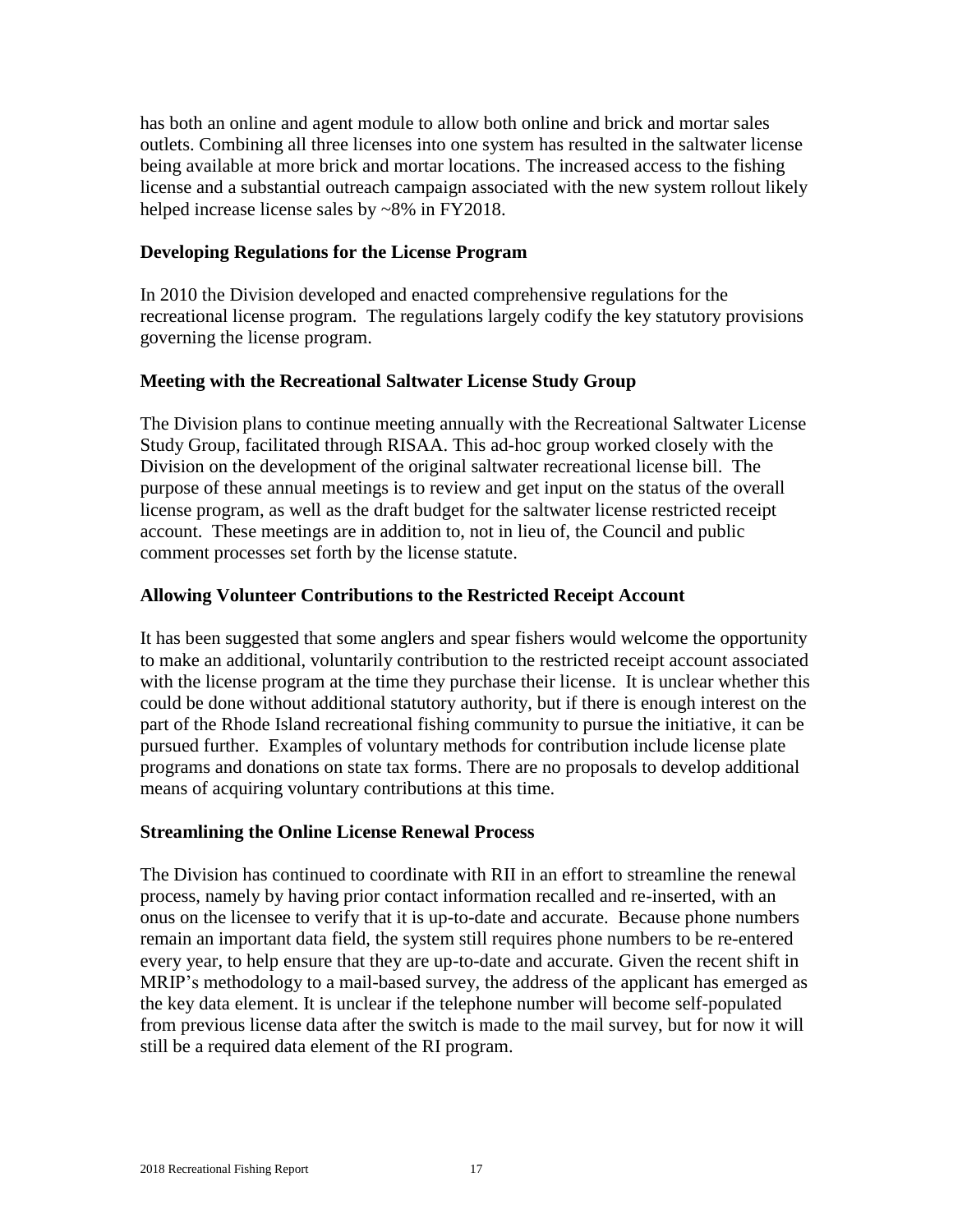The new online system also eased the process of license renewal by assigning a new unique identifying number to each license holder that directly links to an account in the system. These user accounts maintain a history of past transactions and store all demographic information.

The above-noted changes have reduced the time it takes to renew recreational saltwater fishing licenses online.

#### **Compliance**

As noted above, the total number of licenses issued over the past three years remained level at approximately 42,000, until 2016 and 2017 when it increased to approximately 47,000. During the 2018 fiscal cycle, the total increased again to over 50,000 licenses. Increases were seen in both the resident and non-resident demographic. Although it is too soon to predict whether these numbers will be sustained, it is a positive sign indicating that general awareness to the licensing program has increased. The presence of APAIS field interviewers dressed in Division uniforms may have helped in this regard, but there is a general sense that the Division's commitment to ongoing public outreach and education regarding the license program is having a positive effect.

Knowing how closely the number of licenses issued tracks the actual number of anglers is key to assessing the overall effectiveness of the saltwater license program. Environmental Police Officers from DEM's Division of Law Enforcement (DLE) conduct routine field checks of recreational anglers and spear fishers – onshore and at-sea -- to ensure compliance with the saltwater license requirement. On average, approximately 1,200 license checks take place annually. These checks reveal an approximate 90% compliance rate with the saltwater license program. According to DLE, this is similar to rates reported by other regional law enforcement agencies. While a 90% compliance rate is encouraging, the need to maintain a high level of awareness regarding the saltwater license program is essential, given the number of new participants who enter the fishery each year.

The Division will continue its efforts to maintain a high level of compliance with the program. Several ideas offered by the Recreational Saltwater License Study Group are being pursued. The license program allows applicants to provide email addresses, voluntarily, when obtaining or renewing a license. Since 2017, the Division has used these email addresses to send electronic reminders regarding renewals. The new, combined online recreational licensing system will allow the Division to continue this functionally for all three types of recreational licenses types.

It is generally recognized that most recreational anglers who regularly fish are aware of the recreational license requirement, and that non-compliance issues generally pertain to the casual angling population. To address this compliance gap, the Division expanded its distribution of its annual saltwater fishing magazine to more diverse locations throughout the State, such as popular tourist hotels and attractions.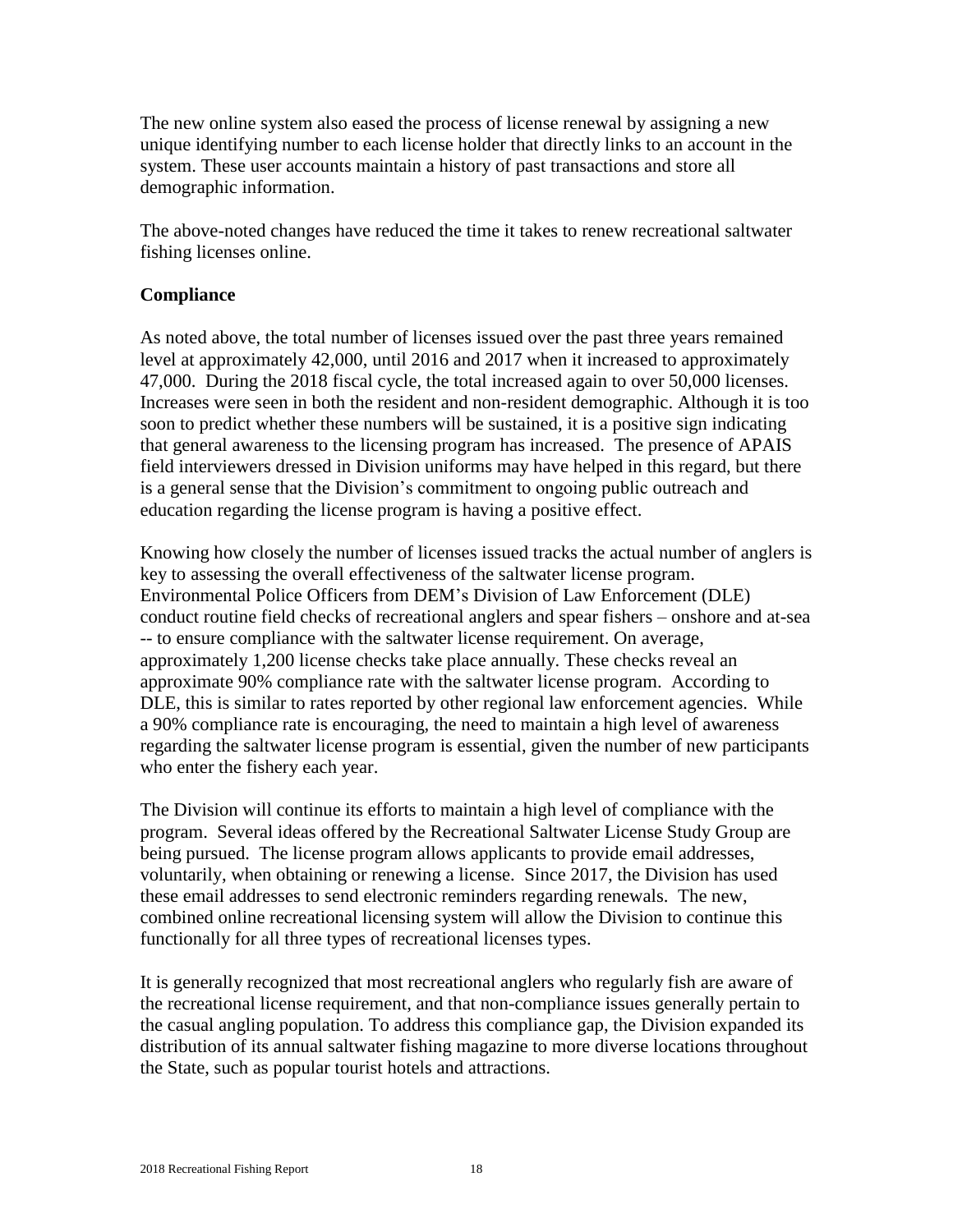#### **V. Expenditures and Budget**

#### **Preface**

The goal of the saltwater recreational fishing license is to promote healthy and diverse recreational fisheries which are easily accessible by the fishing public. By providing funds to promote better data collection and stock assessment, the license leads to better management programs which should ensure sustainable fishing into the future. Robust fishing opportunities coupled with modern, well thought out, and convenient fishing access is ultimately the best strategy to increase awareness of the license and achieve broad participation in the program by all Rhode Islanders. To this end, the saltwater recreational license program continues to direct license fee revenues to recreational fishing programs aimed specifically at meeting these overarching goals and objectives.

As noted previously, in accordance with the provisions of the RIGL Chapter 20-2.2, all funds from the saltwater license fees are deposited into a restricted receipt account that can only be used for the following purposes:

- Administering and enforcing the Rhode Island license program;
- Managing Rhode Island's marine recreational fisheries, with particular reference to improving state-based recreational fishery catch and effort statistics and stock assessments; and
- Enhancing recreational fishing opportunities in the State.

The account does not need to be drawn down every year. In fact, for large capitalimprovement projects, it is necessary to accumulate finds over multiple years to achieve funding levels sufficient to cover project costs. Moreover, budget categories are fluid in terms of annual needs and expenditures. As such, underages, relative to projected costs, in a given budget category in one year can be used to cover overages in that same category in a subsequent year, and vice versa.

The Division undertakes a range of programs that address and support recreational fishing interests in Rhode Island. These programs are largely funded via a federal grant administered by the US Fish & Wildlife Service's Sport Fish Restoration (SFR) Program. The SFR Program is derived from excise taxes on fishing and boating equipment and is structured as a user-pay/user-benefit program. The SFR program is the primary source of funding for recreational fishing programs in RI, providing some \$2 million annually. SFR grants require a 25 percent non-federal match.

The primary DEM programs pertaining to recreational fishing fall into the following general categories:

- Fish stock assessments
- Recreational catch and effort estimates
- Management programs and regulations
- Boating and fishing access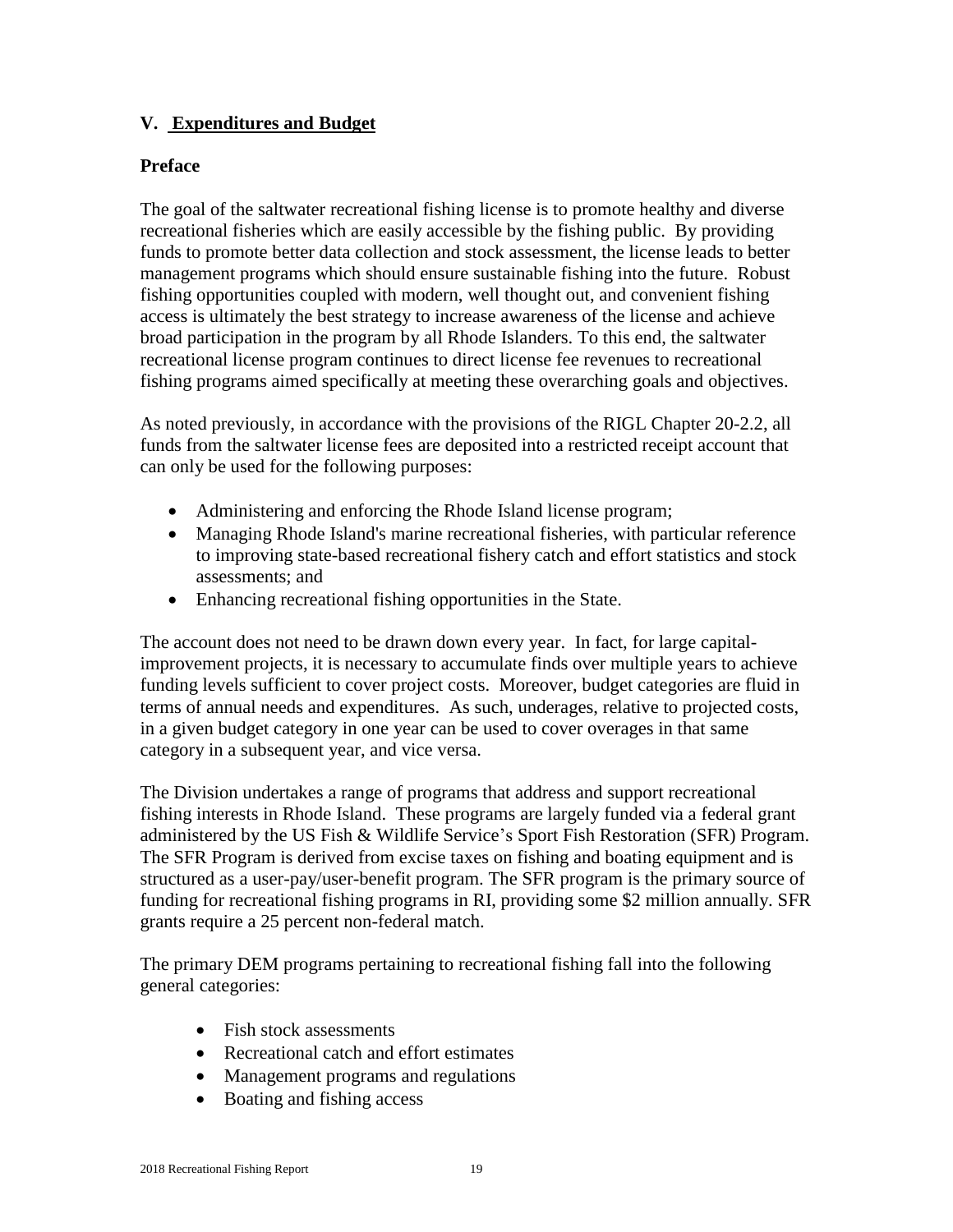- Artificial reefs and habitat protection/enhancement
- Public information, outreach, and education
- Enforcement

In developing annual budgets for the recreational saltwater license account, the Division draws upon the following guidelines: expenditures must be consistent with the licensing statute; address the needs and interests of the recreational fishing community in Rhode Island; and maximize opportunities and benefits by leveraging federal SFR funds whenever possible.

#### **FY18 Expenditures**

During the 2018 fiscal year, a total of \$109,267 in recreational license fee revenues was expended (Table 6). This amount is down considerably from the \$214,858 expended in FY2017. Of the total FY2018 expenditures:

- \$14,129 was used to hire two additional seasonal field interviewers to accomplish additional MRIP intercept interviews.
- \$86,105 was used for personnel and equipment costs in support of the Division's finfish surveys for stock assessments.
- \$277 was used for the management of the Marine Recreational Fisheries Program.
- \$720 was used to support the Division's boating/fishing access site maintenance program. Maintenance performed at marine shore fishing access sites included mowing and removal of brush, tree limbs, and downed trees. Litter and trash is removed weekly, or biweekly as needed. Fishing line recycle boxes overseen by the Division are emptied of fishing line. Snow was plowed in some saltwater access areas. Location and regulation signs were inspected monthly at each fishing site and repaired or replaced as needed. Specifically:
	- o Camp Cronin grade and repair parking area, installed signs and trash removal;
	- o Arranged placement of portable sanitary facilities at Quonochontaug, Galilee, Deep Hole, Sakonnet, Black Point salt water fishing access areas from April through October;
	- o Weekapaug fishing access-grade road and parking area, signage, trash and install new location sign. Removed trash following volunteer cleanup;
	- o Charlestown Breachway-periodically checked area and removed trash from boat ramp area;
	- o Quonochontaug- repair and grade road and parking area, repair top of ramp, signs replaced, trash removal, cut back road side, remove and dispose of discarded boat trailer;
	- o Seapowet- relocate kiosk to new parking lot and install new signage;
	- o Deep Hole fishing area- signage, repair snow fence, grade parking lot and road;
	- o Kings Beach Fishing access- delivered gravel;
	- o Black Point-replaced regulation signs.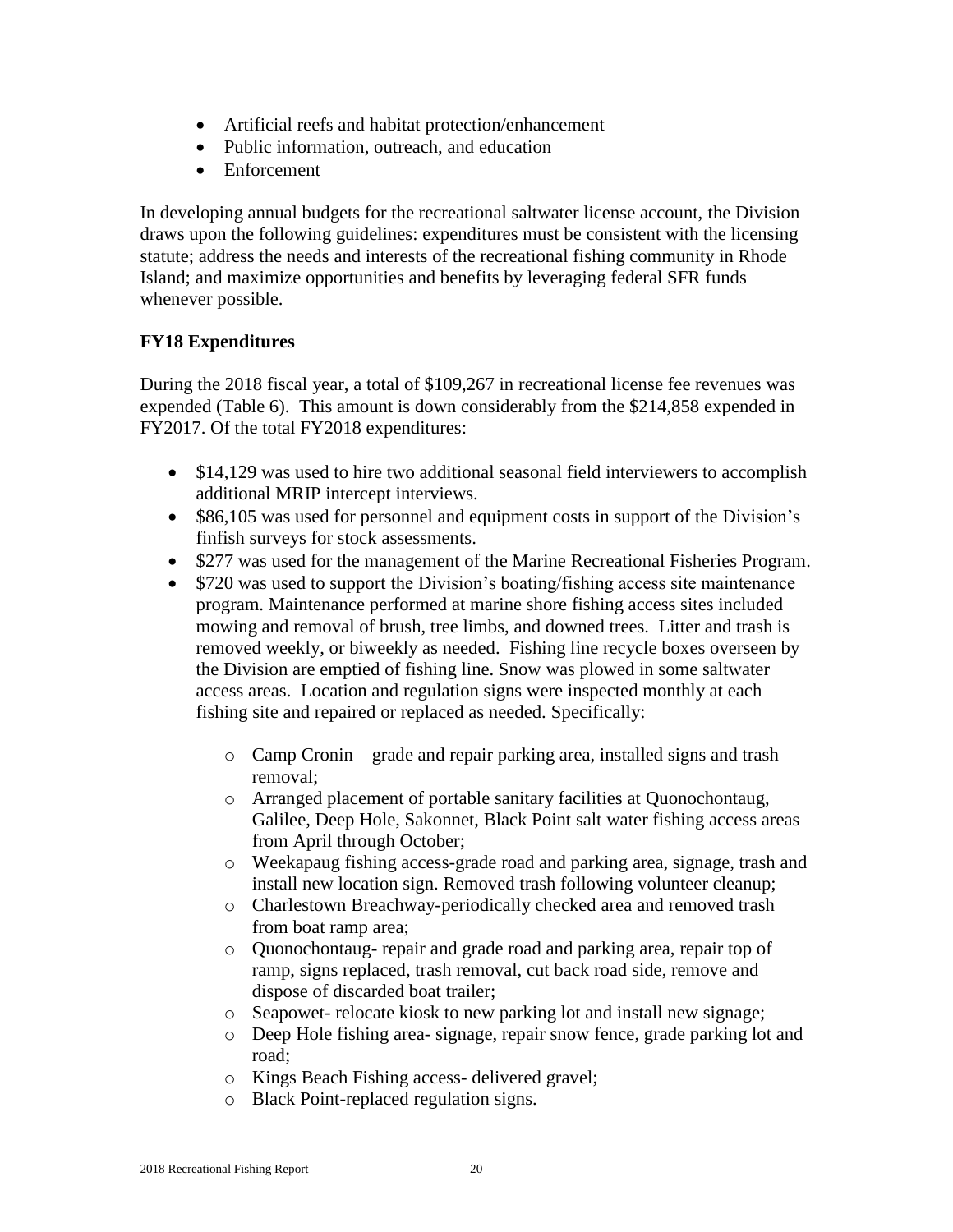- o Posted signs for no parking and trailers only at boat ramps throughout state.
- o Removed trash from portajons at Cronin, Deep Hole, Weekapaug and Quonochontaug.
- o Assist with deceased mammal removal as needed at marine fishing areas.
- o Assist with mixing oyster clutch for restoration projects and developing staging area.
- o Supervised and provided oversight at annual float removal and winter storage of docks at Mt Hope, Haines Park, Galilee and Fort Adams boat ramps with contract vendor- Steel Giraffe. Assisted with the spring installation.
- o Colt Park-checked periodically and removed trash, contracted dock services;
- o Goddard Park-contracted dock services and removed debris from ramp area;
- o Narrow River Ramp- graded parking area and installed new regulation signs;
- o Pawcatuck River Boat Ramp, Westerly- removed debris and trash reported by enforcement and made repairs to dock bumpers. Continued to monitor ramp damage;
- o Sakonnet Point boat ramp-replaced signs;
- o Galilee Boat Ramp-repair parking lot, contracted dock services, checked periodically and replaced signs;
- o Ft. Adams transported gravel for fill and contracted dock services;
- o Gull Cove-picked up trash from citizen cleanup and signage.
- \$8,036 was used for public education, information, and outreach, including production of the fifth annual Rhode Island Recreational Saltwater Fishing Guide, the one-page laminated fishing abstract, and other outreach materials.

| Category                  | <b>FY17</b> | <b>FY18</b>  | <b>FY18</b> | <b>FY18</b> |
|---------------------------|-------------|--------------|-------------|-------------|
|                           | Carryover   | Revenue      | Available   | Expended    |
| <b>Enhanced MRIP Data</b> |             |              |             |             |
| Collection                | \$78,703    | \$11,696.70  | \$90,400    | \$14,129    |
| Boating/Fishing           |             |              |             |             |
| Access I                  | \$67,865    | \$46,786.80  | \$114,652   | \$0         |
| Boating/Fishing           |             |              |             |             |
| Access II                 | \$37,927    | \$11,696.70  | \$49,624    | \$720       |
| <b>Rec Fisheries</b>      |             |              |             |             |
| Support                   | \$21,813    | \$11,696.70  | \$33,510    | \$277       |
| <b>Fish Stock</b>         |             |              |             |             |
| <b>Assessment Support</b> | \$32,221    | \$116,967.00 | \$149,188   | \$86,105    |
| <b>Artificial Reef</b>    | \$0         | \$11,696.70  | \$11,697    | \$0         |

Table 6. FY2018 Recreational Saltwater License Program - Expenditures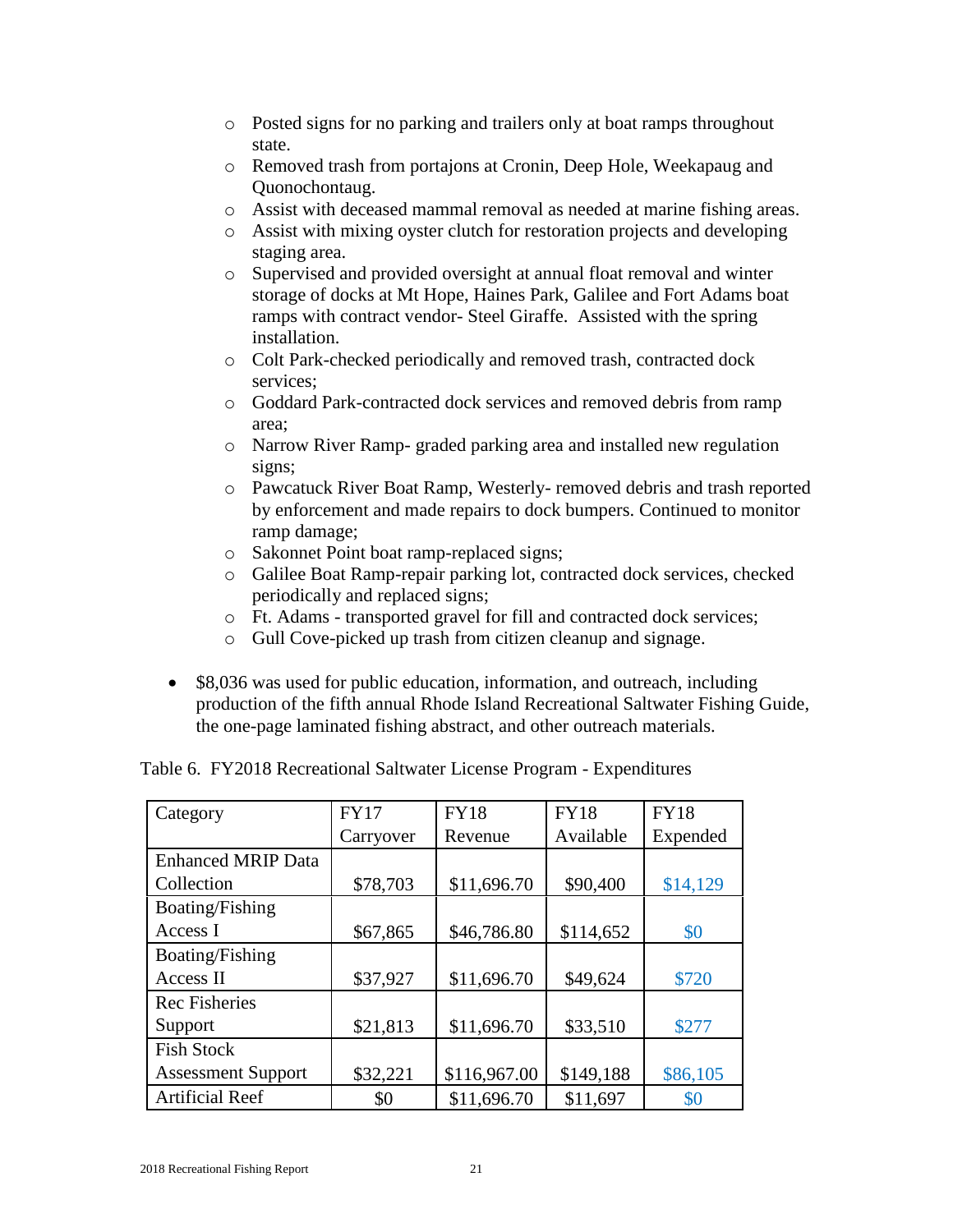| Public Education, |           |              |           |           |
|-------------------|-----------|--------------|-----------|-----------|
| Information, and  |           |              |           |           |
| l Outreach        | \$23,459  | \$23,393.40  | \$46,852  | \$8,036   |
| <b>TOTAL</b>      | \$229,767 | \$233,934.00 | \$495,922 | \$109,267 |

#### **FY19 Budget**

The proposed budget for FY19 is set forth in Table 7. It is anticipated that the restricted receipt account will receive \$200,000 from FY19 license sales, and the proposed FY19 budget is based on that amount. The revenue will be allocated into each of the budget categories based on short- and long-term spending projections.

| Category                                       | <b>FY18</b> | <b>FY19</b> | <b>FY 19</b> | <b>FY19</b>     |
|------------------------------------------------|-------------|-------------|--------------|-----------------|
|                                                | Carryover   | Revenue     | Available    | <b>Budgeted</b> |
| <b>Enhanced MRIP Data</b><br>Collection        | \$76,271    | \$0         | \$76,271     | (\$15,000)      |
| <b>Boating/Fishing Access I</b>                | \$114,652   | \$40,000    | \$154,652    | (\$150,000)     |
| <b>Boating/Fishing Access II</b>               | \$48,904    | \$0         | \$48,904     | (\$10,000)      |
| Rec Fisheries Support                          | \$33,510    | \$10,000    | \$43,233     | (\$10,000)      |
| <b>Fish Stock Assessment</b><br>Support        | \$63,083    | \$120,000   | \$183,083    | (\$150,000)     |
| <b>Artificial Reef</b>                         | \$11,697    | \$20,000    | \$31,697     | (\$10,000)      |
| Public Education,<br>Information, and Outreach | \$38,816    | \$20,000    | \$58,816     | (\$10,000)      |
| <b>TOTAL</b>                                   | \$386,655   | \$200,000   | \$586,655    | $(\$365,000)$   |

Table 7. FY2019 Recreational Saltwater License Program – Budget

#### • **Enhanced MRIP Data Collection (\$15,000)**

Proposal: Continue to expand the recreational catch and effort data collection program for Rhode Island (under the MRIP sampling umbrella) by providing funding for add-on intercept surveys to increase the overall precision of the overall catch estimates and better enable mode-specific (e.g., shore-based) estimates.

Rationale: The MRIP program is the major source for marine recreational catch and effort fishing assessments. Data collected via the program is used to estimate catch (landings and discards) and effort by species/state/mode/wave. Estimates of catch and effort are used to develop stock assessments for all species, including striped bass, summer flounder, scup, tautog, bluefish, winter flounder, cod, black sea bass, and weakfish. In addition, indices of abundance using catch per unit of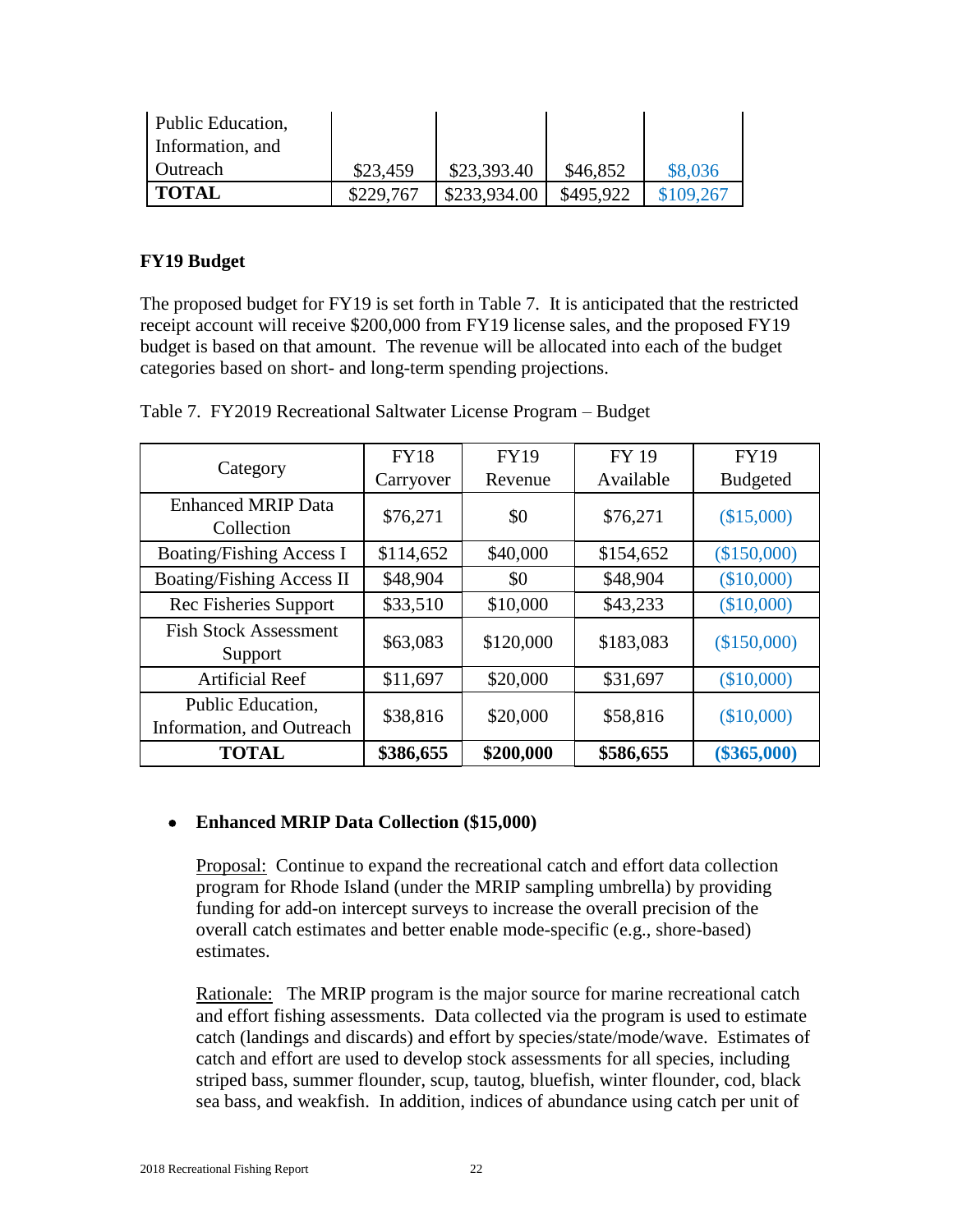effort are incorporated into age-structured models to track abundance in comparison to other fisheries independent surveys. Estimates of catch and effort can have high variability in part due to sampling levels. These sampling levels are directly correlated to the level of funding allocated for each survey.

The marine recreational catch and effort fishing assessments yield fishery dependent information which, coupled with the fishery independent trawl and seine surveys, serve as the basis for marine recreational fishing regulations. The accuracy and fairness of recreational fishing regulations is directly related to the quality and precision of the assessments. Better accuracy and precision will lead to a better understanding of fishing activities by mode. This information is paramount if the Division is to pursue mode splits such as differential regulations for shore-based fishermen versus boat-based fishermen. Mode specific regulations require adequate survey and sampling of the two modes to enable relatively precise estimates of respective catch and effort.

The proposed enhanced data collection initiative will continue to attempt to maintain sampling to prior levels (2002-2005). The \$15,000 investment will leverage an additional \$45,000 in federal (SFR) funds to provide \$60,000 in total programmatic benefits. The \$60,000 will allow the Division to hire three additional seasonal field interviewers to staff additional samples ordered from NOAA Fisheries. The addition of these three staff members plus the full-time coordinator, one full-time field interviewer, and four seasonal field interviewers funded via the MRIP base grant from NOAA Fisheries bring the total number of RI staff working on the APAIS to nine. The Division has a contract with the ASMFC to provide staffing support for these employees. The \$15,000 budgeted for this category is derived from personnel costs incurred in 2018.

#### • **Boating/Fishing Access I (\$150,000)**

Proposal: Major renovations at Quonochontaug boat ramp.

Rationale: The next fishing access projects to be funded with recreational saltwater license funds will be the ramp located at the Quonochontaug fishing area. This boat ramp is heavily used during the summer and fall. During the winter of 2017 the ramp sustained significant erosional damage. The damage is such that the existing ramp needs to be completely replaced and regraded. Originally the project was to have been completed in spring of 2019, but it has been delayed by a year. Using \$150,000 in license fee revenue to leverage \$450,000 in SFR funds will generate \$600,000 for this project, enabling it to be fully funded through final construction.

#### • **Boating/Fishing Access II (\$10,000)**

Proposal: Continue to support the Division's boating/fishing access site maintenance program.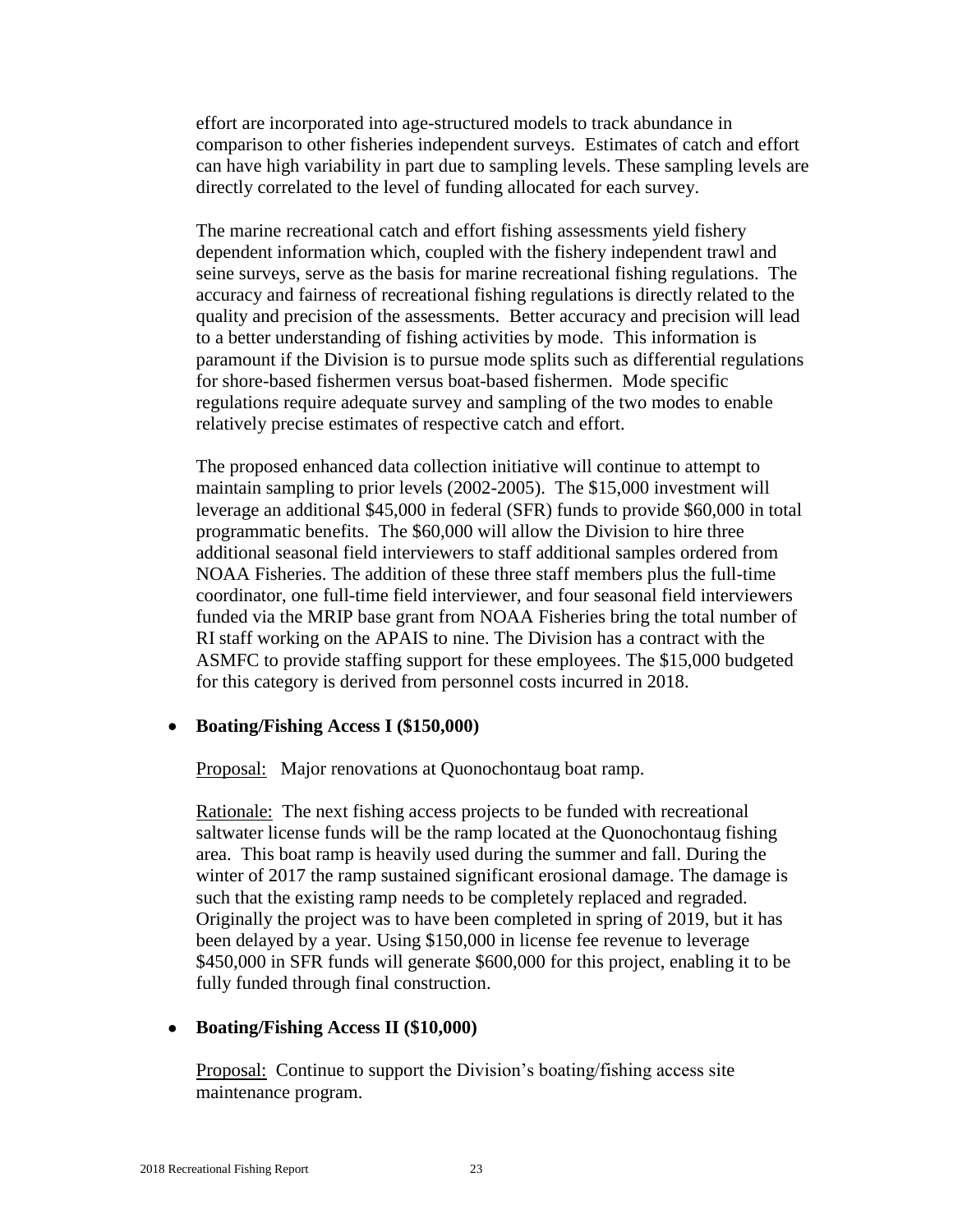Rationale: The Division is responsible for maintaining 60 state-owned and operated boating/ fishing access sites used by an estimated 28,000 boats that are less than 24 feet in length. In order to support the needs and interests of the recreational fishing/boating community in RI, it is as important to keep RI's public access points clean and functional as it is to build new ones. The allocation of funds from the license fee account, leveraged with federal funds, supports the Division's ability to properly maintain state-owned boating/fishing access sites throughout Rhode Island. The \$10,000 investment will leverage an additional \$30,000 in federal (SFR) funds to provide \$40,000 in total programmatic benefits. The \$10,000 budgeted for this category is based on prior year expenditures. In FY18, a new funding source was used to support a portion of the maintenance program covered by this budget category. As such, it was intended that drawdowns would be made to both sources of funding; however, the overlap inadvertently resulted in a larger than anticipated draw down from the new funding source, and a lesser than anticipated draw down from the license fee account. In FY19, this matter will be rectified such that the draw down from the license fee account will be comparable to prior years, and any additional funding will be used to support expanded maintenance services.

#### • **Recreational Fisheries Management Support (\$10,000)**

Proposal: Continue to provide staff support, equivalent to a full-time employee (FTE), for the Division's Recreational Marine Fisheries Program. Staff will coordinate a range of projects and activities that relate directly to priority marine recreational fishing issues.

Rationale: Staff resources are needed within the Division to focus on the following issues, all relating directly to the priority recreational fisheries management support:

- o Coordinating the overall recreational license program, in concert with Rhode Island Interactive and local vendors; and serving as the conduit for data management between the program and NOAA Fisheries, pursuant to the Division's MOU with NOAA Fisheries.
- o Coordinating recreational fishing assessments; continued coordination of RIDFW APAIS; serving on the ACCSP's Recreational Technical Committee; advancing Rhode Island's electronic reporting program.
- o Coordinating the development of marine recreational fishing management programs in Rhode Island; applying recreational fishing assessments to recreational management programs; developing mode-specific recreational fishing management programs and other recreational fishing alternatives for important ASMFC-managed species.
- o Serving as a principal point of contact for recreational fishing groups and organizations throughout Rhode Island.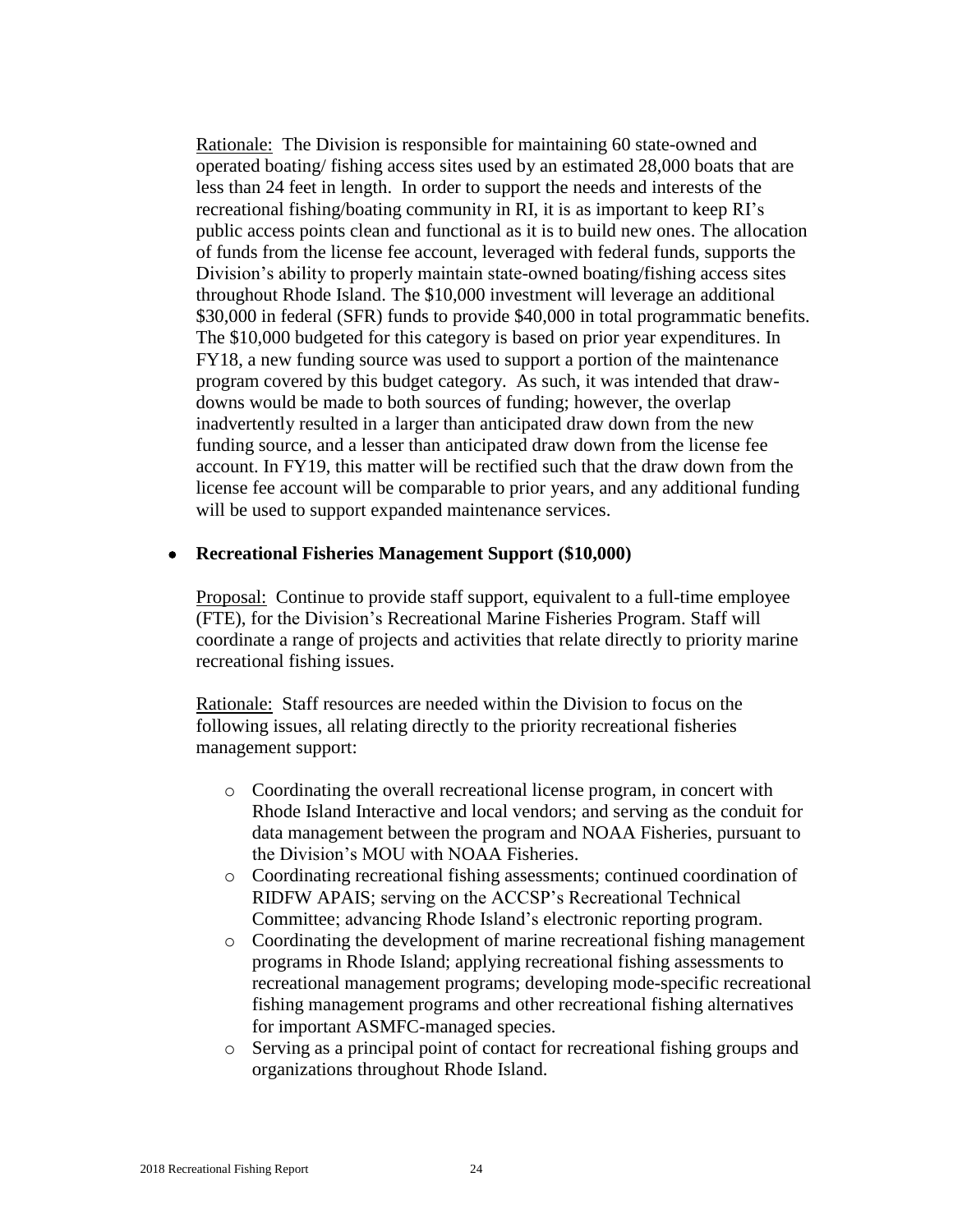o Assisting with the coordination of the Division's boating/fishing access program – including assessment, maintenance, and management of existing sites; pursuing grants to upgrade/improve existing sites and develop new sites; and conveying information on access opportunities to the Rhode Island recreational fishing community.

The \$10,000 budgeted for this category will leverage an additional \$30,000 in federal (SFR) funds to provide \$40,000 for staff support.

#### • **Fish Stock Assessment Support (\$150,000)**

Proposal:Support the continuation of finfish stock assessment surveys of recreationally important species in Rhode Island waters.

Rationale: The key programs funded via the federal SFR grant are the continuation of the Narragansett Bay trawl survey; the juvenile finfish seine survey conducted in the coastal ponds, and the newly developed fish pot survey. These projects are important annual finfish fisheries surveys in Rhode Island waters with long standing time series of data. In the past, these programs have been funded by the Division's federal SFR grant and matched entirely with commercial fishing license fee revenues. Given the importance of these programs to the recreational fishing community, it stands to reason that a portion of the recreational fishing license fees should continue to cover the non-federal match requirements of the SFR grant pertaining to these projects. Project reports are submitted annually for these programs to USFWS and are available upon request. The \$150,000 investment will leverage an additional \$450,000 in federal (SFR) funds to provide \$600,000 in total programmatic benefits. The amount allocated for this category is being increased in anticipation of providing partial funds to purchase a new research vessel which will be used as the platform for the Division's black sea bass pot survey.

#### • **Artificial Reef Support (\$20,000)**

Proposal: The Division plans to pursue the installation of small-scale artificial reefs adjacent to state fishing piers at locations throughout the state. The Division anticipates this artificial reef work will begin in 2019 and is budgeting \$20,000 from the license fee account for the initial phase(s) of this work.

Rationale: The Division is currently working on a fish habitat enhancement project with support from The Nature Conservancy and the USFWS SFR program. The project is in the early stages of a major investigation of fish habitat quality in upper Narragansett Bay over the next two years. This information will be used to develop plans for habitat improvement opportunities as well as evaluate the most effective methodologies. A variety of habitat enhancement and restoration techniques are being considered, including "reef balls." The reef balls are small low-relief concrete domes with various holes to provide shelter for small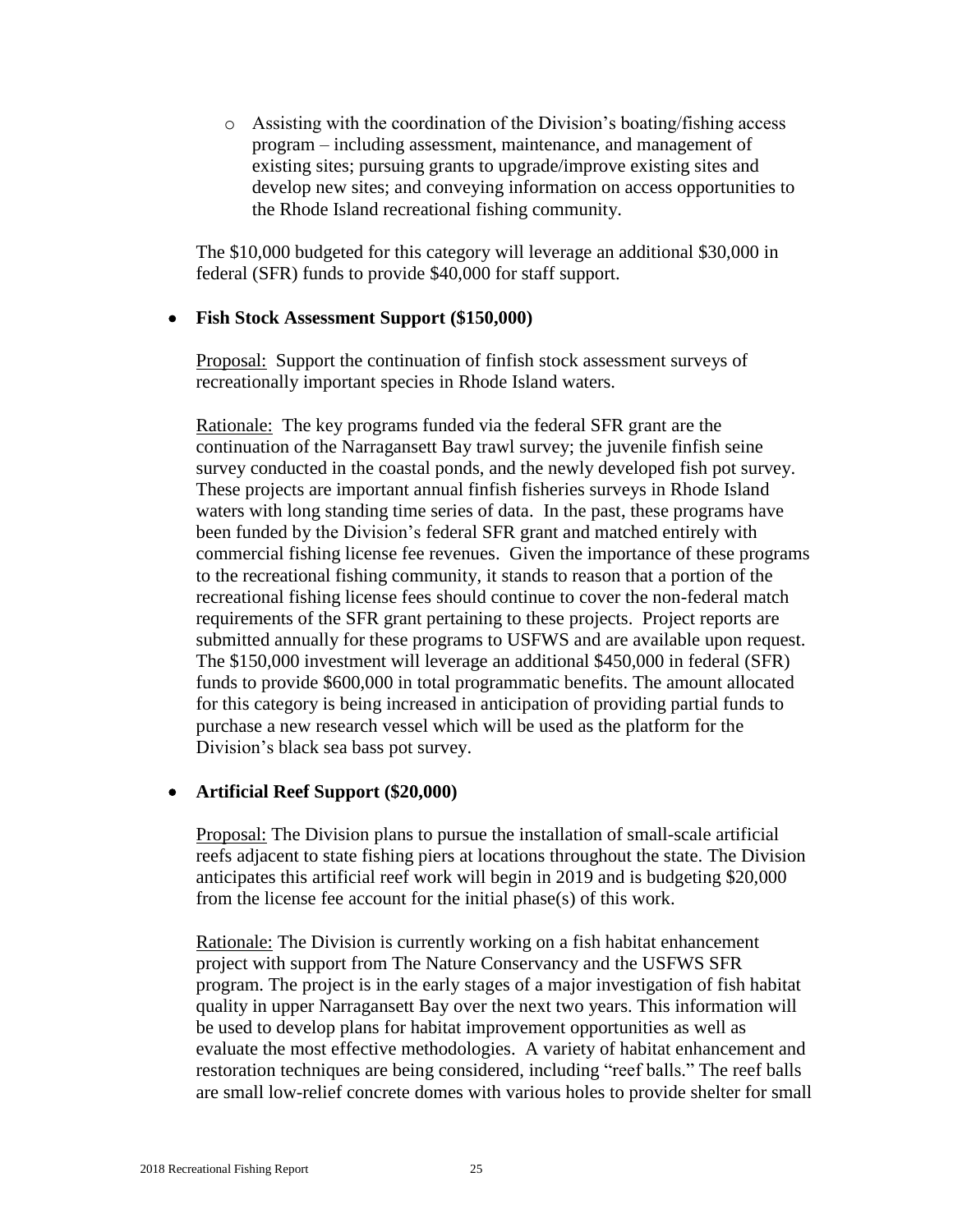fish. The Division is planning to place an array of these reef balls at the Sabin Point and Rocky Point fishing piers, under construction. Once complete the Division will evaluate other locations for deployment.

The \$20,000 budgeted for this category will leverage an additional \$60,000 in federal (SFR) funds to provide a total of \$80,000 for this category.

#### • **Public Education, Information, and Outreach (\$10,000)**

Proposal: Continue the annual one-page water-resistant regulation abstract and the Rhode Island Recreational Saltwater Fishing Magazine; fund a youth fishing camp conducted by the Rhode Island Saltwater Angler's Association; and purchase new field interviewer uniforms.

Rationale: Although compliance with the new license program has generally been good, it is clear that a number of recreational fishermen and spear fishers remain unaware of the program, not only in terms of the need to obtain a license, but also with regard to the purpose of the program and the benefits it provides to the recreational fishing community. Since a primary purpose of the license program is to develop a comprehensive database of contact information for all recreational fishermen and spear fishers, it makes sense to continue making a modest investment in public outreach, aimed at increasing awareness among the recreational fishing community regarding the license program, particularly during the summer season, thereby enhancing compliance and bolstering programmatic support.

Each year the Division publishes a one-page regulation abstract that contains the current year's recreational fishing rules and regulations. These are printed on glossy water-resistant paper and made available to anglers at various locations throughout the state. The abstracts are heavily utilized and raise awareness and foster compliance with current regulations.

In 2018, the Division published the sixth annual edition of the Rhode Island Recreational Saltwater Fishing Magazine. The publication, done in a colorful and appealing magazine style, offers a wealth of information of interest to the marine recreational fishing community in the State. The guide informs fishermen on the issues associated with the licensing program and the associated benefits. It also provides recreational fishing information as well as other issues of interest to the community, including current regulations, informative articles, and lists of local bait and tackle shops and party/charter boat services. While the Division continues to provide information to the Rhode Island recreational fishing community via the Division's website and an annual abstract that features recreational and commercial fishing regulations, the magazine enhances the Division's ability to connect with and inform recreational fishermen, and to promote recreational fishing in Rhode Island. The publication has been well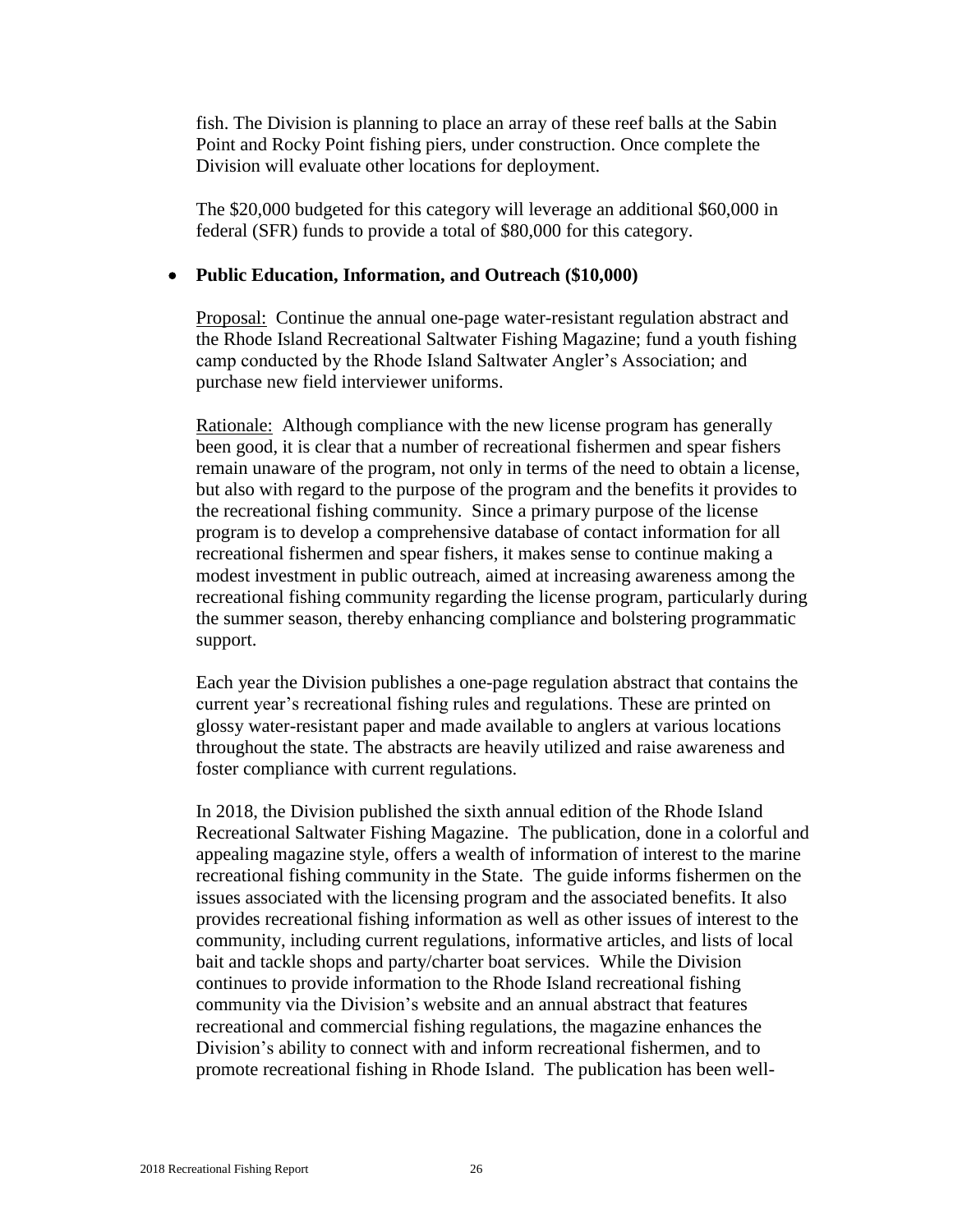received, and so it stands to reason to continue utilizing a relatively small portion of funds from the license account to fund it annually.

Youth programs have been recognized as important to keeping vitality in the recreational fishing industry as well as developing a more informed and responsible fishing populace. Prior to 2016, there were no dedicated saltwater fishing community-based instructional programs in Rhode Island. In June of 2016, RISAA conducted a successful pilot youth fishing camp for 50 children between the ages of 7 and 14. The camp focused not only on fishing techniques but also on fishing regulations, ecology and sustainable practices. This first educational program was a pilot program intended to show proof of concept, with the understanding that additional funding would be needed to keep it going into the future.

In 2017 and 2018, the Division provided such additional funding to RISAA to fill this need. The funding came from the Division's Aquatic Education program via credits for volunteer hours spent by RISAA members, and a USFWS Sportfish Aquatic Education grant.

For 2019, a memorandum of understanding has been established with RISAA to conduct the camp. The day camp will be run by RISAA with RIDEM participation and oversight. The camp will continue to accommodate 50 children between the ages of 7 and 14. The camp will be planned, coordinated, and implemented by a hired camp coordinator. The base location for the camp will be Rocky Point State Park in Warwick. Part of the camp will involve children fishing on boats launched at local marinas for two of the camp days. These two days will require the use of a bus to transport children to and from Rocky Point State Park. Vessel captains will be provided by RISAA. The camp will last for three days and include the following activities:

- o Classroom-setting instruction of basic fish biology and identification, sustainable fishing methods and practices, fishing tackle, safety on and around the water, fishing regulations, and recreational data collection;
- o Hands-on fish capture and identification using beach seines and dip nets;
- o Hands-on knot tying and casting instruction;
- o Hands-on fishing from shore; and
- o Hands on fishing from boats.

The Division intends to continue to support and fund the camp into the future. While it is anticipated that volunteer hours will provide the match for the federal funds, recreational saltwater license funds will be available to cover any shortfall.

The \$10,000 budgeted for this overall category will be leveraged with an additional \$30,000 in USFWS SFR funding, resulting in \$40,000 for public information, outreach and education.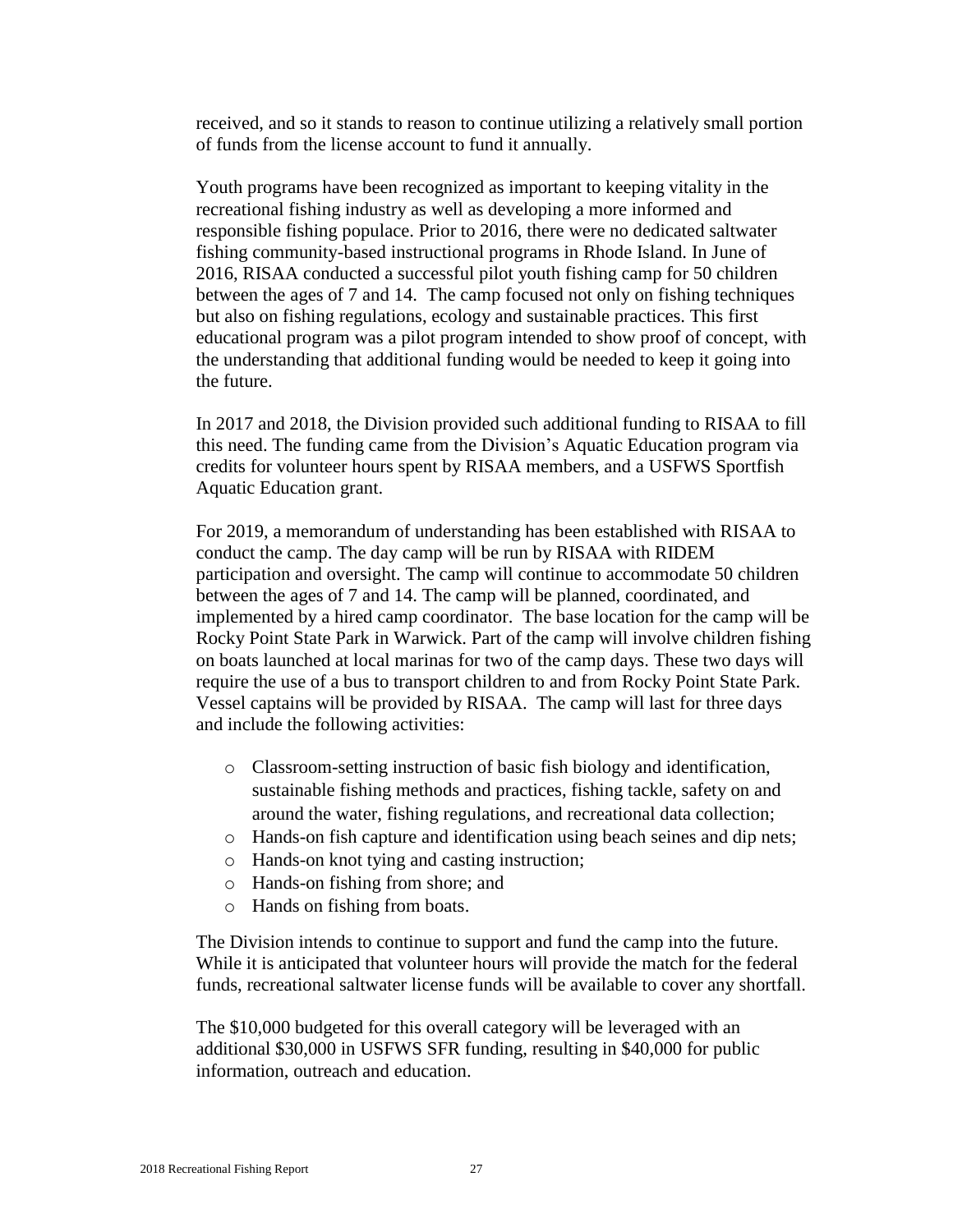#### **VII. Looking Ahead to FY20**

There is cautious optimism that the increased revenue resulting from the uptick in license sales in FY16 – FY18 will hold steady into FY20 and thereafter. If so, the Division will coordinate closely with th Recreational Saltwater License Study Group, facilitated through RISAA, and other recreational fishing interests in the State to explore opportunities to improve and expand services and amenities for RI's recreational fishing community. Some potential examples include expansion of the artificial reef program, and additional, expedited capital-improvement projects at public access sites.

The Division is also considering the development of a legislative proposal to establish a single recreational license covering saltwater fishing, freshwater fishing, and hunting. Associated license fees and agent fees would be factored into the proposal, however, only to the extent necessary to address the new "combo" license. (There is no intent to make any change to the recreational saltwater license fee, per se.) Allowing for a combination purchase would enhance the customer service aspect of the Department's recreational licensing programs.